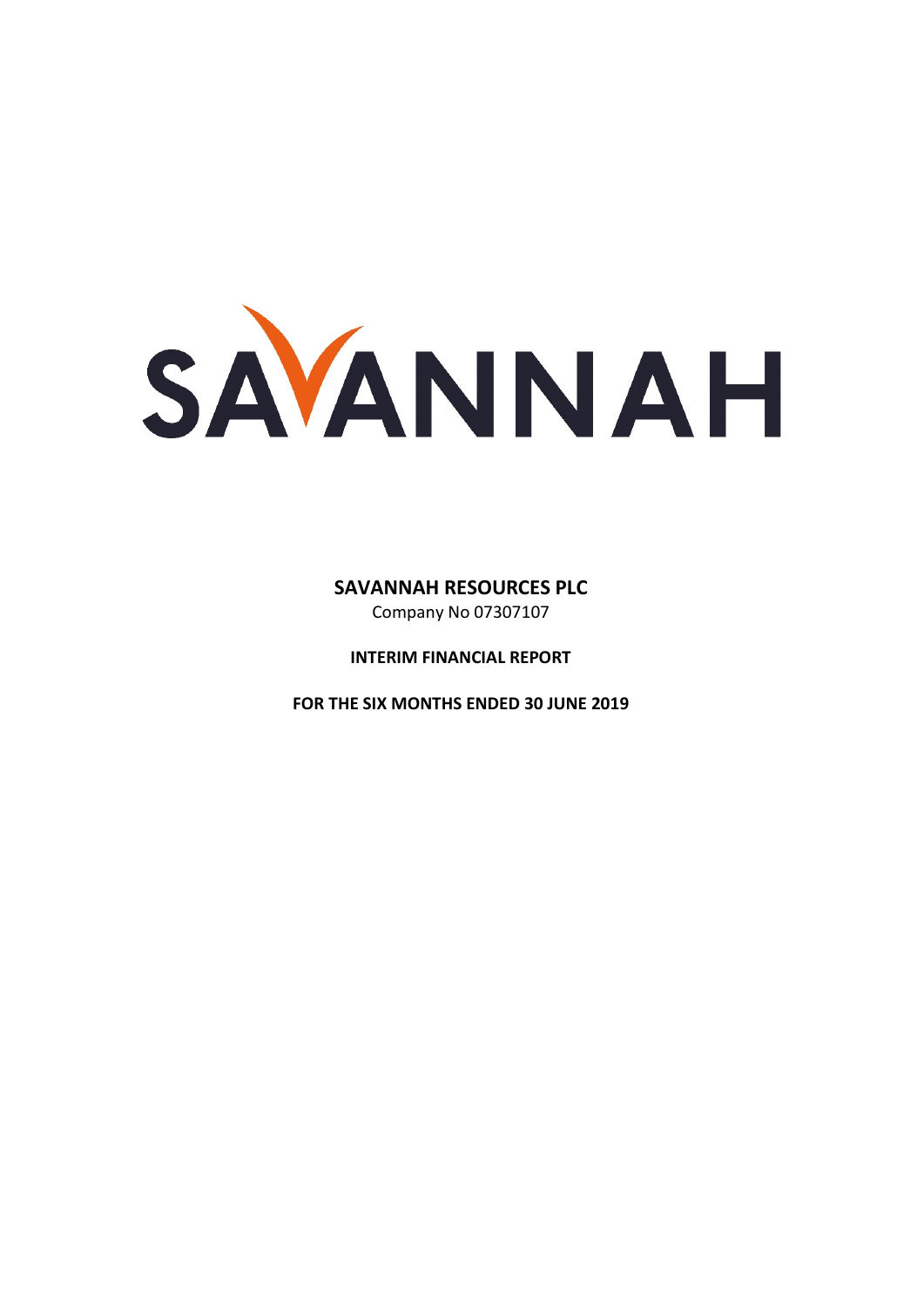# **CONTENTS**

|                                                     | Page      |
|-----------------------------------------------------|-----------|
| Company Information                                 | 1         |
| Chairman's Statement                                | $2 - 7$   |
| Consolidated Statement of Comprehensive Income      | 8         |
| <b>Consolidated Statement of Financial Position</b> | 9         |
| Consolidated Statement of Changes in Equity         | $10 - 11$ |
| <b>Consolidated Cash Flow Statement</b>             | 12        |
| Notes to the Consolidated Interim Financial Report  | $13 - 21$ |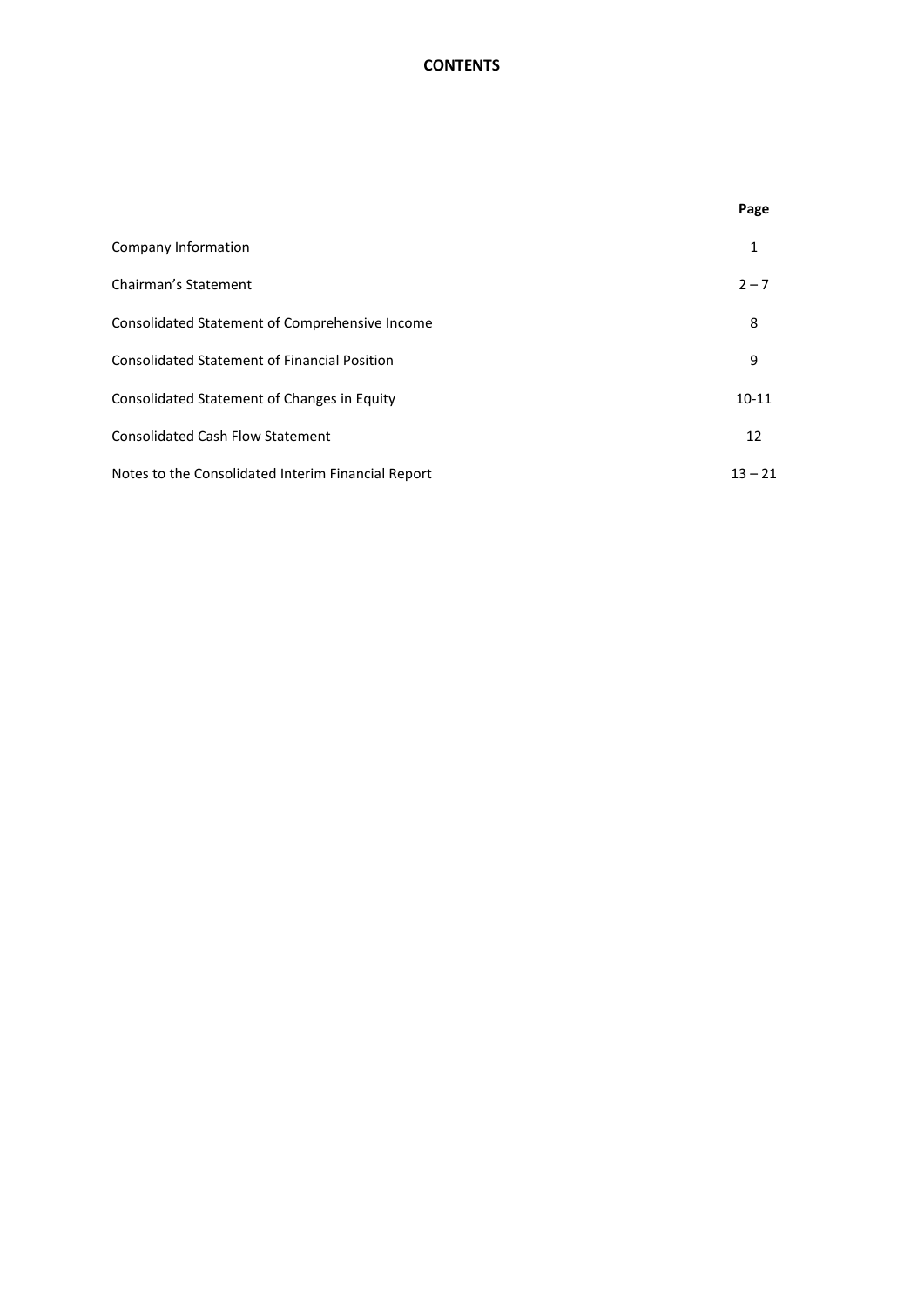### **COMPANY INFORMATION**

| <b>DIRECTORS:</b>         | Matthew James Wyatt King<br>David Stuart Archer<br>Dale John Ferguson<br>Maqbool Ali Sultan<br>Imad Kamal Abdul Redha Sultan<br>James Leahy<br>Manohar Pundalik Shenoy<br>Murtadha Ahmed Sultan | Chairman<br><b>Executive Director</b><br><b>Executive Director</b><br>Non-Executive Director<br>Non-Executive Director<br>Non-Executive Director<br>Alternate Director<br>Alternate Director |
|---------------------------|-------------------------------------------------------------------------------------------------------------------------------------------------------------------------------------------------|----------------------------------------------------------------------------------------------------------------------------------------------------------------------------------------------|
| <b>SECRETARIES:</b>       | Dominic Traynor<br>Salisbury House<br>London Wall<br>London EC2M 5PS                                                                                                                            | Christopher Michael McGarty<br>c/o Salisbury House<br>London Wall<br>London EC2M 5PS                                                                                                         |
| <b>REGISTERED OFFICE:</b> | Salisbury House<br>London Wall<br>London EC2M 5PS                                                                                                                                               |                                                                                                                                                                                              |
| <b>REGISTERED NUMBER:</b> | 07307107 (England and Wales)                                                                                                                                                                    |                                                                                                                                                                                              |
| <b>AUDITORS:</b>          | <b>BDO LLP</b><br><b>Chartered Accountants &amp; Statutory Auditors</b><br>55 Baker Street<br>London W1U 7EU                                                                                    |                                                                                                                                                                                              |
| <b>BANKERS:</b>           | NatWest Bank Plc<br>St James' & Piccadilly Branch<br>PO Box 2DG, 208 Piccadilly<br>London W1A 2DG                                                                                               |                                                                                                                                                                                              |
| <b>NOMINATED ADVISOR:</b> | SP Angel Corporate Finance LLP<br><b>Prince Frederick House</b><br>35-39 Maddox Street<br>London W1S 2PP                                                                                        |                                                                                                                                                                                              |
| <b>JOINT BROKERS:</b>     | finnCap Ltd<br>60 New Broad Street<br>London EC2M 1JJ                                                                                                                                           |                                                                                                                                                                                              |
|                           | Whitman Howard Ltd<br>Connaught House<br>1-3 Mount Street<br>London W1K 3NB                                                                                                                     |                                                                                                                                                                                              |
| <b>SOLICITORS:</b>        | <b>Druces LLP</b><br>Salisbury House<br>London Wall<br>London EC2M 5PS                                                                                                                          |                                                                                                                                                                                              |
| <b>REGISTRARS:</b>        | <b>Share Registrars</b><br>The Courtyard, 17 West Street<br>Farnham<br>Surrey GU9 7DR                                                                                                           |                                                                                                                                                                                              |
| <b>WEBSITE:</b>           | www.savannahresources.com                                                                                                                                                                       |                                                                                                                                                                                              |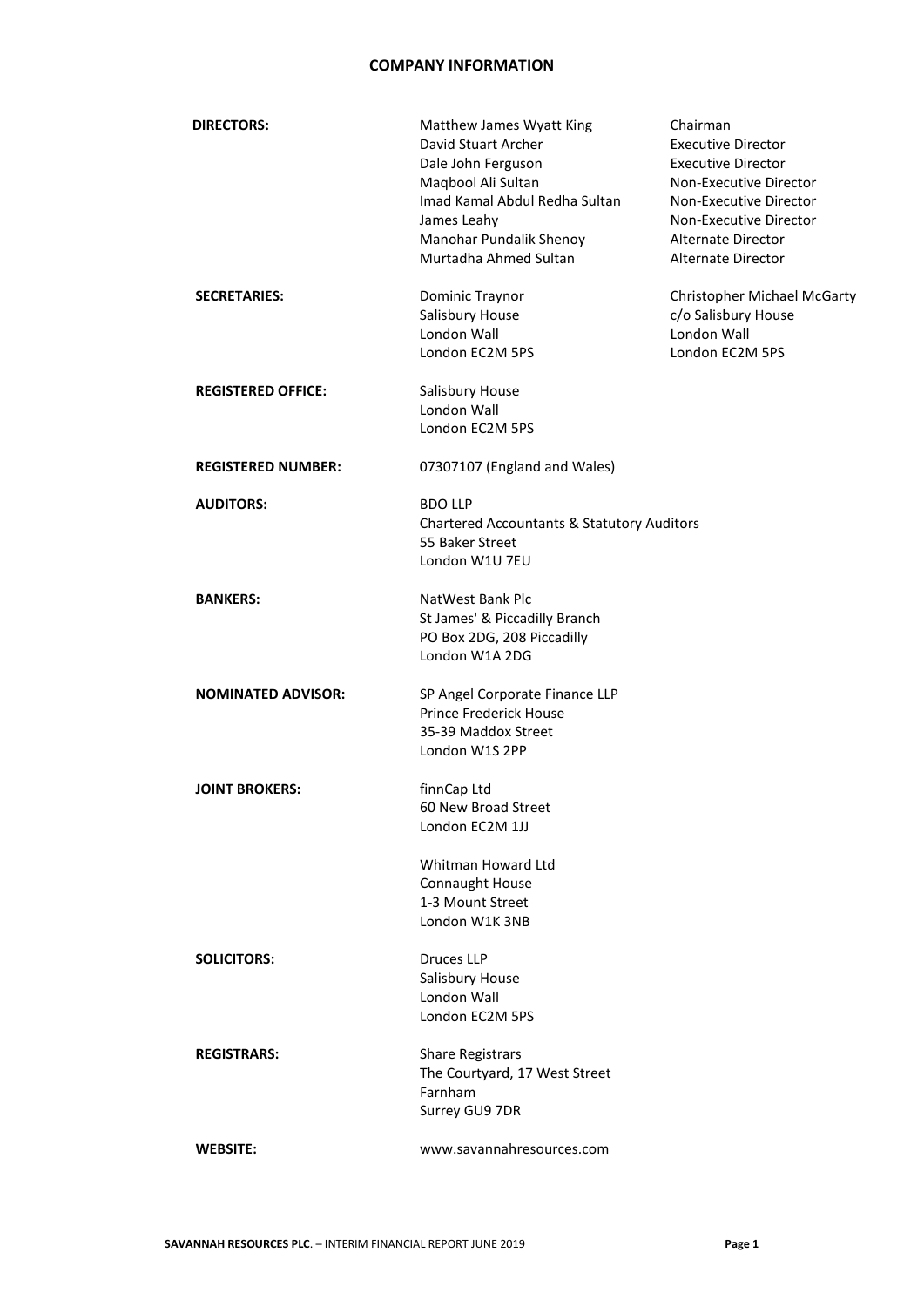Your company has made significant progress during 2019 in developing its lithium project at Mina do Barroso and has the technical and, following the recent fundraise, financial capacity to finalise the DFS and EIA, which are necessary preconditions to the commencement of mining. Additionally, the Mutamba Joint Venture was awarded two mining licences over the Mutamba heavy mineral sands project (subject to the fulfilment of customary conditions) with a third mining licence understood to be in the finalstages of approval, and the Omani Public Authority of Mining has recently confirmed its intention to award the Mining Leases applied for on the Mahab 4 and Maqail South high-grade copper projects.

The multiple external pressures currently being exerted on some of world's major economies and global capital markets has meant that the first nine months of 2019 has been a challenging time for industrial commodity players, particularly for those like Savannah in the development phase. While macro trends are beyond the Company's control, Savannah considers its best means of managing risk is to remain well capitalised and to deliver on its stated goal of focusing on its exposure to the positive market dynamics forecast for lithium through the Mina do Barroso project. Market dynamics for mineral sands are also currently positive and we continue to regard Mutamba as a significantly valuable asset for your company. Hence, our priorities remain to finance, construct and operate the Mina do Barroso lithium project, progress the Pre-Feasibility Study on the Mutamba mineral sands project and complete our strategic review on our Oman copper projects.

#### **Mina do Barroso, Portugal**

In our 2018 annual report published in May, I confirmed that Mina do Barroso is now our flagship project. This premier ranking has been driven by the combination of the evaluation success we have enjoyed at the Project to date, the potential for further expansion of the Mineral Resource and the mine life, and the increasing need for sustainable sources of lithium supply to feed the rapidly growing market for lithium ion batteries, particularly in Europe.

Bearing these factors in mind, the acquisitions of the outstanding 25% stake in Mina do Barroso and the adjacent Aldeia Mining Lease Application Blocks represented major milestones. These acquisitions have given Savannah and its shareholders greater exposure to Western Europe's most significant spodumene lithium project and provided management with much enhanced optionality for future transactions and financing related to the Project.

In parallel with these transactions, good progress was also made on the completion of the EIA and the associated DFS for the Project, and these remain the critical deliverables in addition to milestones such as licencing and financing. Headline developments during the period and into Q3 2019 included a further 37% increase in the Project's Mineral Resource to 27Mt incorporating maiden Mineral Resource Estimates for the Pinheiro deposit and the first target drilled on Aldeia Block A; production of battery grade spodumene concentrate from two of the three potential metallurgical processing routes being evaluated; and confirmation of the suitability of both separate and combined quartz and feldspar products from the Project for commercial applications in the glass and ceramics industries.

However, as explained in the recent placing announcement, there remains more work to do to complete the DFS. This has been brought about by the discovery and subsequent delineation of new orebodies which has meant that drilling campaigns have been extended, mine designs have needed to be reworked and pit sequencing plans revised. Our metallurgical test work programme has also been expanded. This is not only to include samples from the newly discovered deposits but also to comprehensively evaluate all ore types which will be treated at the project in the light of the processing challenges reported by the first wave of new spodumene producers in Australia over the past year. Savannah regards a rigorous approach to the DFS as vital to the future success of the Project.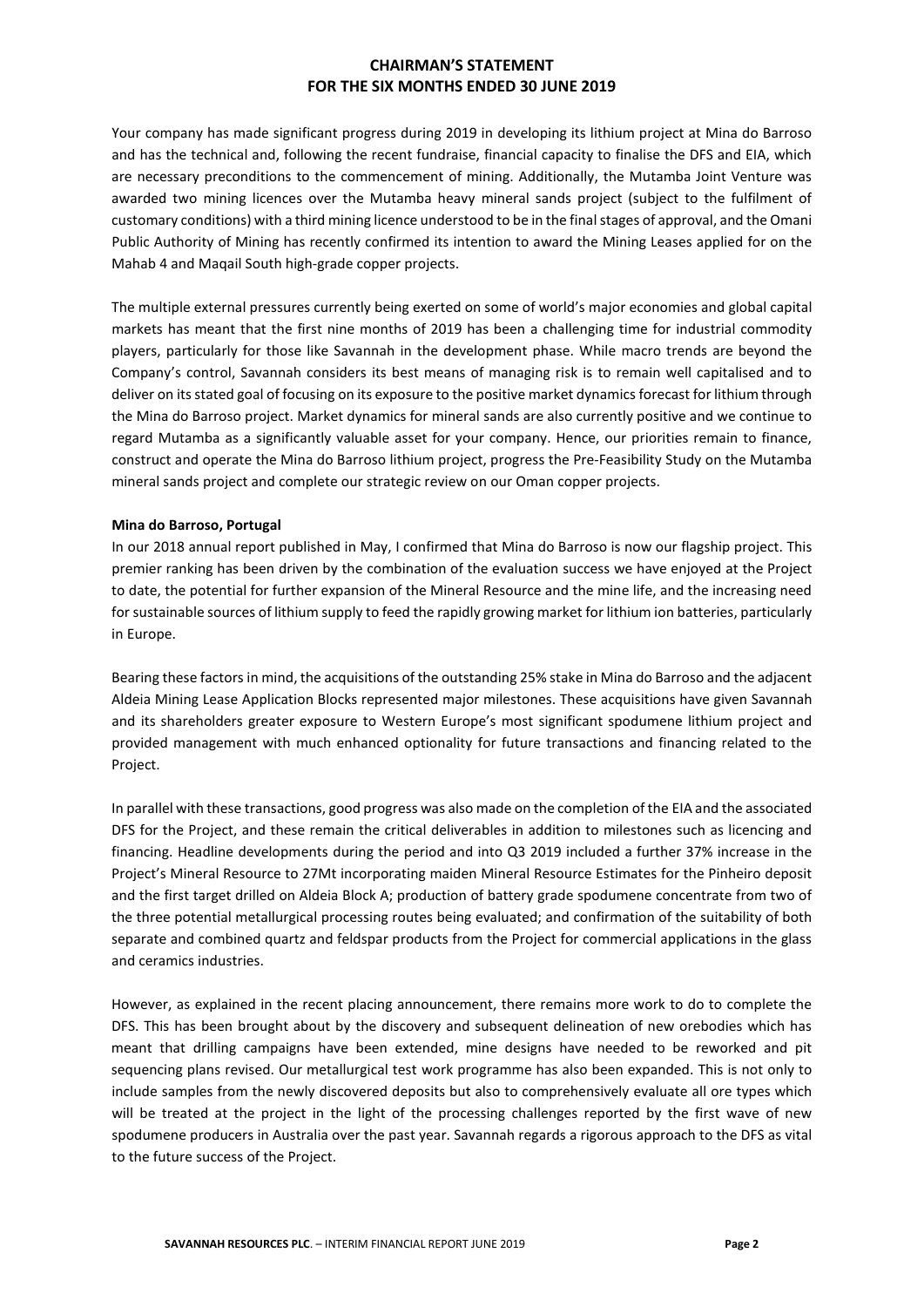This additional but very necessary work means that delivery of the DFS is now expected to occur in Q2 2020 against our previous target of early 2019 when we successfully raised £12.5m cash in mid-2018. These funds were designed to fund the Company's operations through early 2019, however, with spending discipline, actual expenditures were some 17% less than the use of funds forecast despite the four extra months covered, the one-off costs associated with the acquisition of the remaining 25% of Mina do Barroso and the costs of acquiring and evaluating the Aldeia tenements.

It is worth highlighting what we have achieved:

Mineral Resources:

- Over 18,500m of diamond and RC drilling completed since June 2018 (total on project since 2017 30,870m): ✓ +150% total metres drilled since June 2018
- Resources increased: ✓ +93% to 27Mt containing 286kt Li2O (707kt LCE)
- Orebodies increased: ✓ from 3 to 5
- Average grade maintained above  $1\%$ :  $\sqrt{1.06\% \text{ Li}_2\text{O}}$
- Low iron content confirmed:  $\sqrt{0.8\%}$  average
- Measured & Indicated Resources increased: ✓+114% to 15Mt (55% of total resource)
- Maiden co-product resource declared: ✓ 14.4Mt at Grandao
- Lithium Exploration Target increased: ✓ +c. 50% (mid-point) to 11-19Mt at 1.0-1.2% Li2O

Pit scheduling:

- Pit sequencing analysed and confirmed: ✓ Pinheiro, Grandao, Reservatorio, NOA, Aldeia (27Mt total resource at present vs. 14.4Mt in the Scoping Study model)
- Mining rate increase: ✓ Expected 15% increase to 1.5Mtpa helped by the Mineral Resource increase
- Life of Mine:  $\sqrt{\ }$  Dependent on final reserve estimate, but the initial life of mine should be greater than 11-year Scoping study model having regard to the Mineral Resource increases

Metallurgical Testing:

- Lithium: Large quantity of representative material tested: ✓ 3.8 tonnes
- Targeted recovery rate achieved: ✓ 80%
- Battery grade concentrate produced: ✓
- Test work allowing selection of optimum flowsheet: √
- Co-products: Test work confirms suitability for commercial apps: ✓

Processing Plant:

- Alternative process plant sites on C-100 area studied: ✓ Site selected
- Access road route alternatives identified and reviewed: ✓ Route selected
- Total capex estimate should be maintained: ✓ USD\$109m excluding contingencies from the scoping study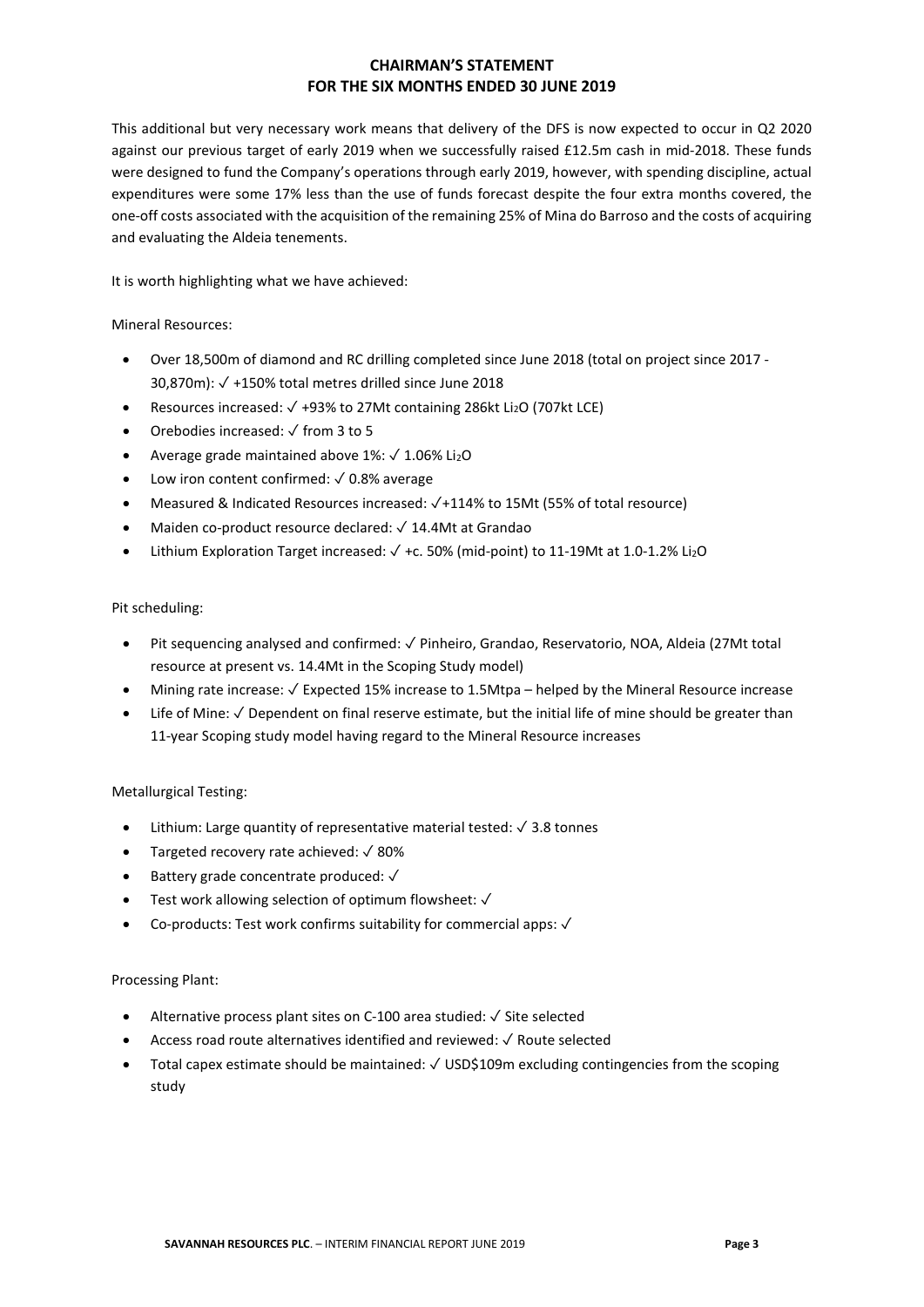Commercial:

- Lithium counterparty engagement:  $\checkmark$  in contact with dozens of groups and as advised to the market these include OEMs, large European industrial groups, battery cell manufacturers and lithium refinery groups
- Multiple term-sheets and MoUs under negotiation: ✓
- Co-products: Engagement with major ceramics groups: ✓ with higher prices and product quality confirmed
- EU funding: ✓ applications made
- Engagement and ongoing discussions with banks and debt providers: ✓

With the lengthened DFS period and the expanded scope of the work required extra funding was required. We raised £5.0m cash to ensure that the enlarged study programme is funded to completion. We continue to closely monitor costs and expenses.

Coincidental to our challenges with the DFS and those of other lithium project developers and new producers, the sector has also been impacted by a decline in the underlying prices of the various lithium raw materials (spodumene, lithium hydroxide, lithium carbonate). As one would expect, these declines have fed through into reduced equity market valuations for lithium companies, but we firmly believe we will see a reversal of the recent lithium price downturn, which is driven by a modest build-up of raw material inventories as a result of delays to lithium conversion plant expansions in Asia, and a reduction in electric vehicle subsidies in the Chinese market. We take comfort from the fact that significant growth in electric vehicles sales continued in H1 2019 (+42% vs. H1 2018) and that medium and long term sales forecasts remain compelling for lithium and lithium battery demand with sales of around 10m vehicles expected in 2025 and around 28m in 2030, equating to approximately one-third of all light vehicles currently sold.

Market commentators such as Roskill continue to forecast that these growth projections for electric vehicles and lithium battery demand will challenge lithium suppliers, leading to a growing market deficit in refined lithium during the 2020s and a recovery in prices from next year. Assuming these forecasts prove to be correct, our target ofstarting production at Mina do Barroso in H2 2021 could see the Project coming on-line at an ideal time to benefit from this improving market backdrop.

Based on the growing commercial interest we have seen in Mina do Barroso this year, it is clear that downstream lithium participants remain concerned about raw material supply in the medium to longer term, despite the current build-up of inventory. As a result, we have been able to advance our discussions with a number of potential offtake partners ranging from established lithium processors to large scale end users such as Auto industry OEMs, as well as new market participants.

Political interest in the Project has also increased as appreciation has grown for the strategic role that Mina do Barroso could play in anchoring a new lithium industry in Europe, and Portugal in particular. Our team is regularly engaged with the Portuguese administration up to and including Ministerial level, and we have also strengthened our relationships with various EU agencies regarding funding and other forms of support for the Project.

Plans around the financing package for the Project have also been advanced. Work to date on the capital cost continues to indicate that the estimate from the Scoping Study of US\$109m (excluding contingency) to US\$124.6m (including contingency) remains a realistic range and management believes that this quantum of capital can be secured through a combination of project finance debt, EU/Government funding, offtakerelated/partner financing and royalty financing. Hence the Group is confident that further finance for the Project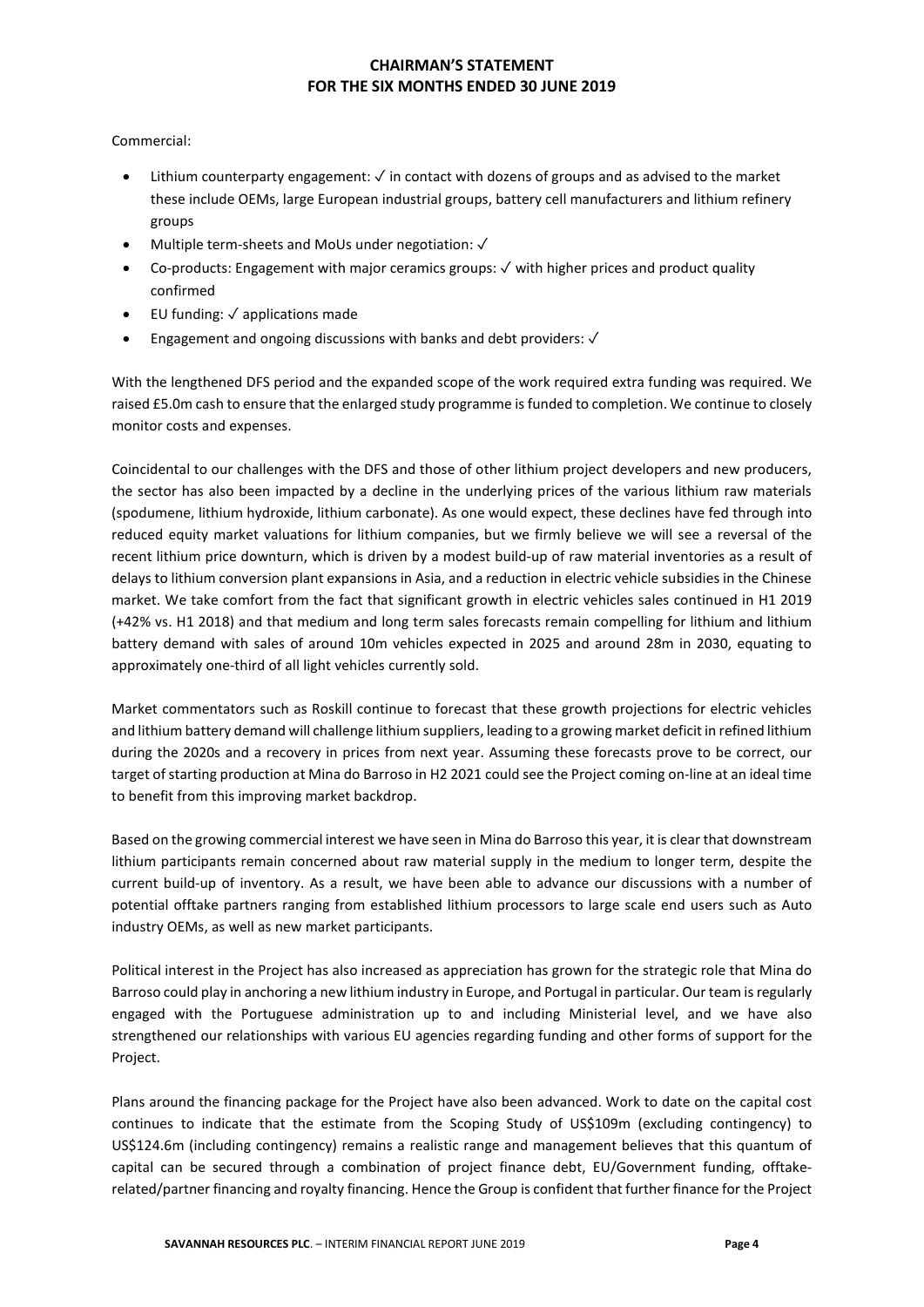will not be required from existing shareholders and the equity capital markets. Discussions with project finance banks, private equity groups, Government/EU agencies, potential offtake partners, royalty providers, commodity traders and other strategic investors have all been progressed and are continuing.

With the revised DFS timetable now in place and fully funded, we expect to produce regular news flow from the Project as we conclude on the major inputs to the study, complete the EIA and progress our discussions around offtake and financing.

### **Mineral Sands Projects, Mozambique**

In September 2019 a significant milestone was reached on the Mutamba mineral sands project with the Minister of Mineral Resources and Energy in Mozambique awarded two of the three Mining Leases applied for in 2018. With two Leases approved and the outstanding 9228C Lease application reported to be in the final stage of award, we believe the status of this world class mineral sands project, which we are evaluating in partnership with Rio Tinto, has been significantly advanced.

The opportunity presented by Mutamba has also benefited from the improved market dynamics seen in the mineral sands market over the last 12 months. Market commentators such as TZMI have forecast for some time that prices for the key titanium minerals, rutile and ilmenite, as well as for the zircon contained in the sands would increase as existing inventories were consumed and not replaced at a sufficient rate in the face of demand growing in line with global GDP trends. Based on recent comments from existing mineral sands producers, these forecast market dynamics are now playing out. Consumption is expected to continue to grow in-line with the global economy and hence new sources of supply, such as Mutamba, should be required to meet the increased demand as existing operations become depleted and close.

Following formalisation of the leases, Savannah, as the project operator, will continue its preparations for the Pre-Feasibility Study on Mutamba. Completing that study would see our stake in the project rise from the current 20% to 35%.

#### **Copper Projects, Oman**

In our 2018 annual report we announced that we would be undertaking a strategic review of our assets in Oman given the delays we had experienced with licence approvals and the diminished status the projects had in our portfolio due to the superior opportunity presented by the Mina do Barroso lithium project.

While the strategic review is continuing, we were heartened by the advice received in August from the Public Authority for Mining in Oman ("PAM") that it intends to grant the mining licences over the Mahab 4 and Maqail South copper deposits which were applied for in 2016. Following the approvals received from a series of government authorities and a rigorous review of the applications by PAM, formal award should take place once licencing fees have been officially set under the new Mining Law which was introduced in March 2019. As with our Mozambique joint venture, we believe that award of these Licences will eliminate one of the main risks of our joint venture projects in Oman, helping us to reach a well-informed conclusion on the best option for our shareholders regarding the projects.

#### **Corporate Social Responsibility (CSR)**

Savannah remains fully committed to the CSR programmes which we presented in detail for the first time in our 2018 annual report.

In Portugal we have continued to engage with the communities living around the Project, with the level of interaction expected to increase as finalised information on the Project becomes available, especially from the EIA. A monthly newsletter is issued to local residents, who are also able to discuss the Project with our staff at the new Community Information Centre we opened in April of this year. Our latest community meeting held on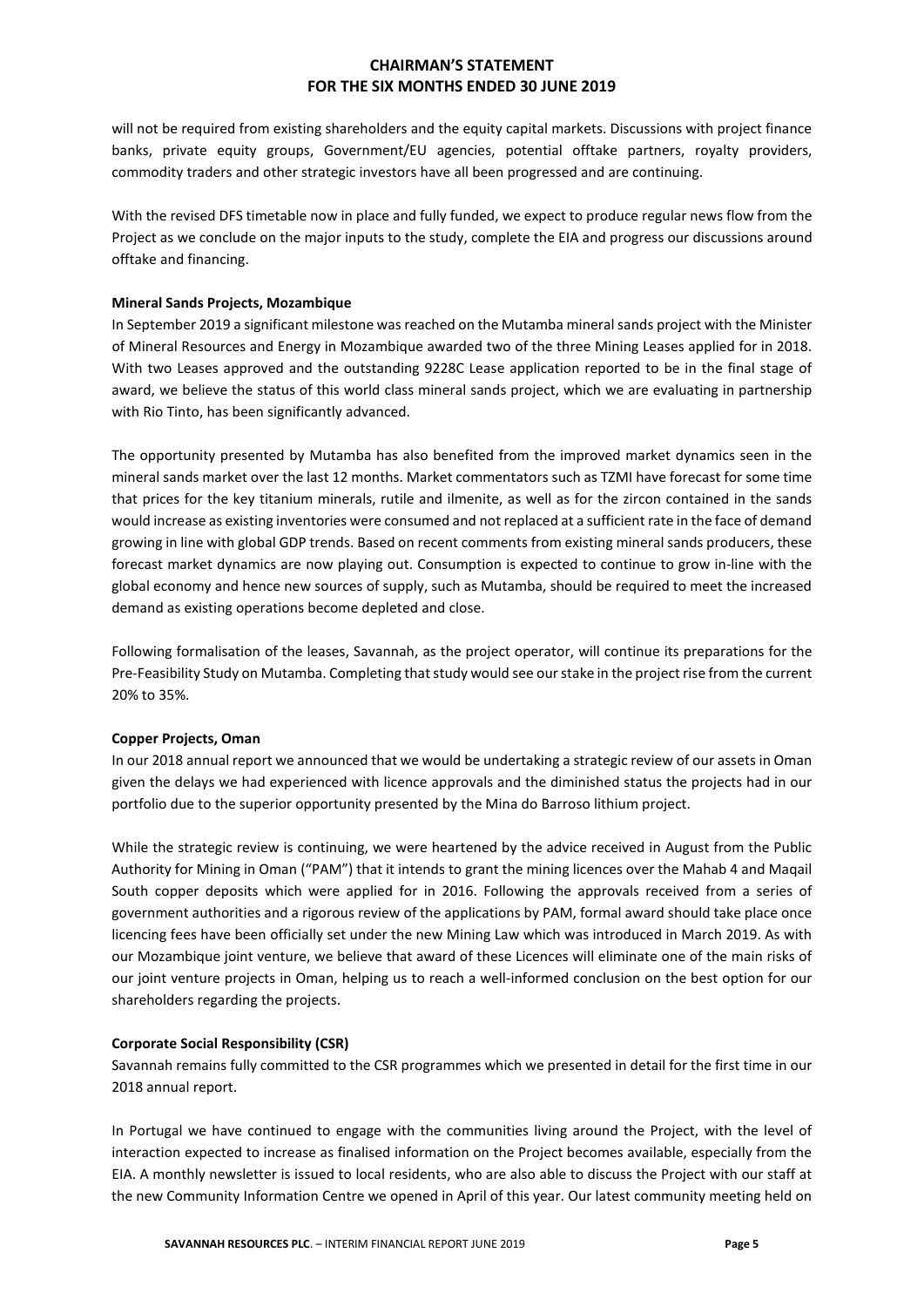14 August was again well attended. We have also recently appointed a Head of Communication & Community Affairs to help with the full range of stakeholders.

In Mozambique, the new Jangamo Training Centre that Savannah and Rio Tinto created in partnership with the German NGO, GIZ, graduated its first group of 42 technicians. The Centre is tasked with helping to match labour demands with skills development in the Inhambane Province and offers training courses in electrical maintenance, carpentry, plumbing and construction. Savannah and Rio Tinto also worked with GIZ on the provision of approximately 7,000 coconut tree seedlingsto the Government of Jangamo district and the Institute of Employment and Vocational Training.

#### **Financial Summary**

Savannah is reporting a loss for the period of £1.97m (30 June 2018: £1.17m) (31 December 2018: £3.07m), reflecting the rapid pace of our project developments, primarily around Mina do Barroso. Net assets have increased to £23.76m (30 June 2018: £14.59m) (31 December 2018: £25.42m) due to the increase in exploration activity during the period, predominantly associated with the lithium project in Portugal.

No funds were raised during the reporting period with cash at 30 June 2019 reported at £3.08m following the £14.6m raised in total during 2018. £3.76m wassubsequently raised in September 2019 with additional intended commitments of £1.24m from Savannah's major shareholder Al Marjan Limited and another PDMR to ensure that ongoing commitments, including the completion of the DFS on the Mina do Barroso project following the extension to the study's timetable are well funded.

### **Outlook**

We view the recent volatility in the lithium sector as symptomatic of the changes in its supply and demand dynamics over the short term. We believe that the outlook for lithium prices remains positive in the medium and long term with demand driven by ever tightening emissions legislation, the public's growing concern regarding climate change and the reducing cost of ownership of Electric Vehicles. The Mina do Barroso project gives Savannah great exposure to this burgeoning industry and we remain firmly focused on delivery of the DFS on the project in Q2 2020. The table above shows the global refined lithium market dynamics and spodumene price forecast.



Global Refined lithium market dynamics & spodumene price forecast

(Source: Roskill, 'Lithium 15th Edition, June 2018; 'Lithium 15th Edition – update 3', March 2019; Benchmark Mineral Intelligence, Contract Structures Report, June 2019; and Company)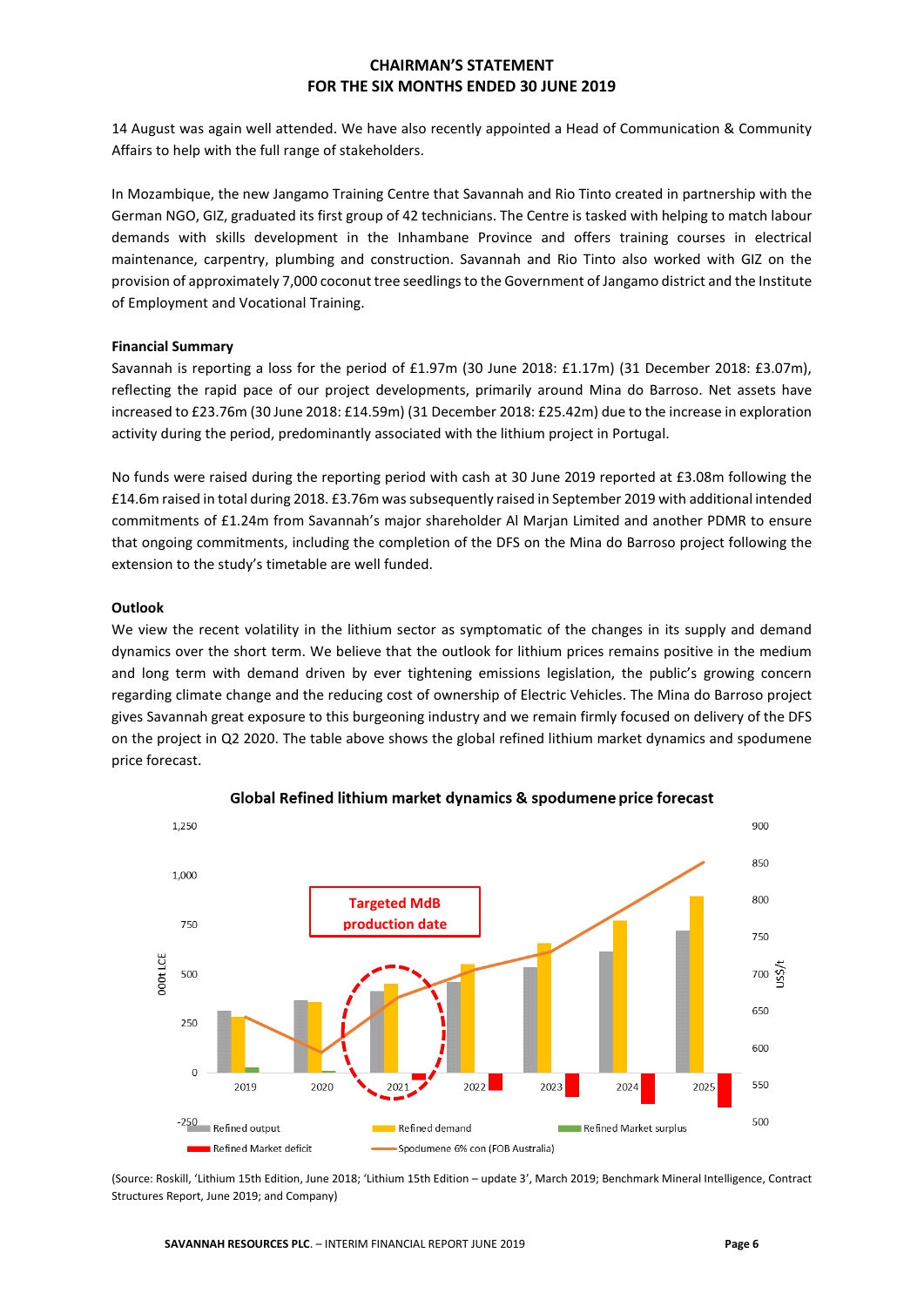Following the mining licence awards in Mozambique, we will continue with our preparations for the recommencement of the Pre-Feasibility Study on Mutamba. We will also continue to evaluate the options available to us for value creation around our Oman projects. Given that developments are expected across the portfolio, future meaningful news flow should be generated on a regular basis.

Our efforts would not be possible without the financial support provided by our shareholders. On behalf of the Company I would like to extend my sincere thanks to all our shareholders for their ongoing support and welcome new investors who participated in the September 2019 placing. Particular thanks goes to the Al Marjan Group which remains the Company's largest shareholder, after its £1.2m commitment to the September financing. We were also very pleased to receive further investment from our existing institutional shareholders and to attract additional UK and European institutional investment. This has increased the proportion of our Company held by funds to around 17%. While the placing price of 2p must have been very disappointing to our retail investors in particular, the £5 million raised combined with our existing reserves gives us the cash necessary to complete the DFS and EIA studies on Mina do Barroso and maintain activities on our other projects.

I would also like to add my personal thanks to Savannah's management and staff for their continuing efforts to generate significant value in the Company by progressing our projects towards key milestones.

We look forward to delivering on the next commercial milestones in the coming months.

**Matthew King**

Chairman

Date: 25 September 2019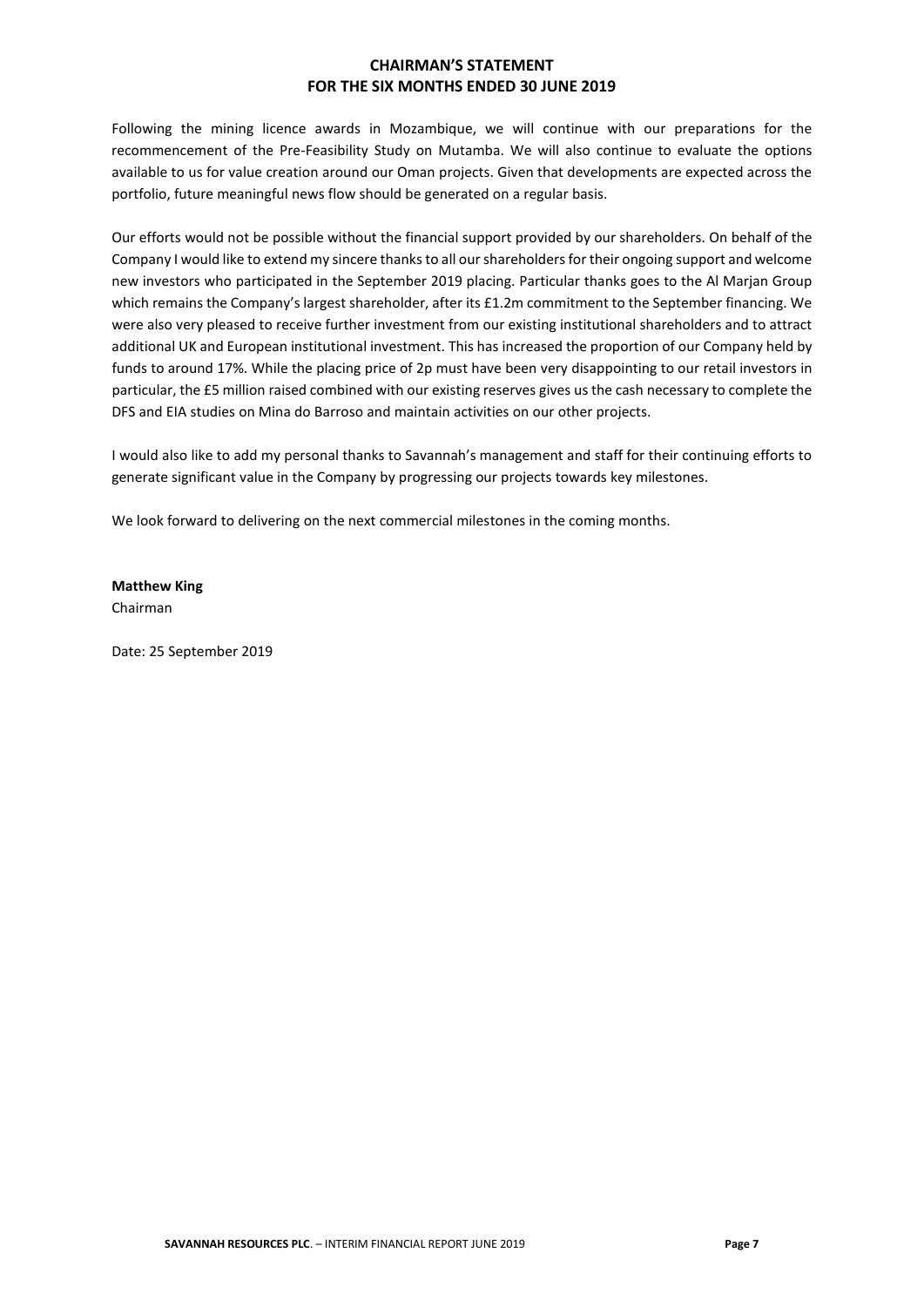# **CONSOLIDATED STATEMENT OF COMPREHENSIVE INCOME FOR THE SIX MONTHS ENDED 30 JUNE 2019**

|                                                           |              | <b>Unaudited</b> | Unaudited     | Audited       |
|-----------------------------------------------------------|--------------|------------------|---------------|---------------|
|                                                           |              | Six months       | Six months    | Year ended 31 |
|                                                           | <b>Notes</b> | to 30 June       | to 30 June    | December      |
|                                                           |              | 2019             | 2018          | 2018          |
|                                                           |              | £                | £             | £             |
| <b>CONTINUING OPERATIONS</b>                              |              |                  |               |               |
|                                                           |              |                  |               |               |
| Revenue                                                   |              | (1,998,696)      | (1, 126, 994) | (3, 258, 458) |
| Administrative expenses                                   |              |                  |               |               |
| Impairment of intangible assets                           |              |                  | (140, 024)    | (140, 024)    |
| Gain on disposal of investments                           |              |                  | 68,717        |               |
| <b>OPERATING LOSS</b>                                     |              | (1,998,696)      | (1, 198, 301) | (3,398,482)   |
| Finance income                                            |              | 16,560           | 342           | 17,321        |
| Finance costs                                             |              |                  | (3,841)       |               |
| <b>LOSS BEFORE AND AFTER TAX ATTRIBUTABLE</b>             |              |                  |               |               |
| TO EQUITY OWNERS OF THE PARENT                            |              | (1,982,136)      | (1,201,800)   | (3,381,161)   |
| <b>OTHER COMPREHENSIVE INCOME</b>                         |              |                  |               |               |
| Items that will not be reclassified to profit or loss:    |              |                  |               |               |
| Net change in Fair value through other comprehensive      |              |                  |               |               |
| income of Equity Investments                              |              | 3,183            | (58, 665)     | (73, 345)     |
| Transfer to realised gain on disposal of investments      |              |                  | (68, 717)     |               |
| Items that will or may be reclassified to profit or loss: |              |                  |               |               |
| Exchange gains arising on translation of foreign          |              |                  |               |               |
| operations                                                |              | 12,012           | 159,009       | 384,248       |
| OTHER COMPREHENSIVE INCOME FOR THE YEAR                   |              | 15,195           | 31,627        | 310,903       |
| <b>TOTAL COMPREHENSIVE INCOME FOR THE YEAR</b>            |              |                  |               |               |
| ATTRIBUTABLE TO EQUITY OWNERS OF THE PARENT               |              | (1,966,941)      | (1, 170, 173) | (3,070,258)   |
| Loss per share attributable to equity owners of the       |              |                  |               |               |
| parent expressed in pence per share:                      |              |                  |               |               |
| <b>Basic and diluted</b>                                  |              |                  |               |               |
| From operations                                           | 3            | (0.22)           | (0.18)        | (0.44)        |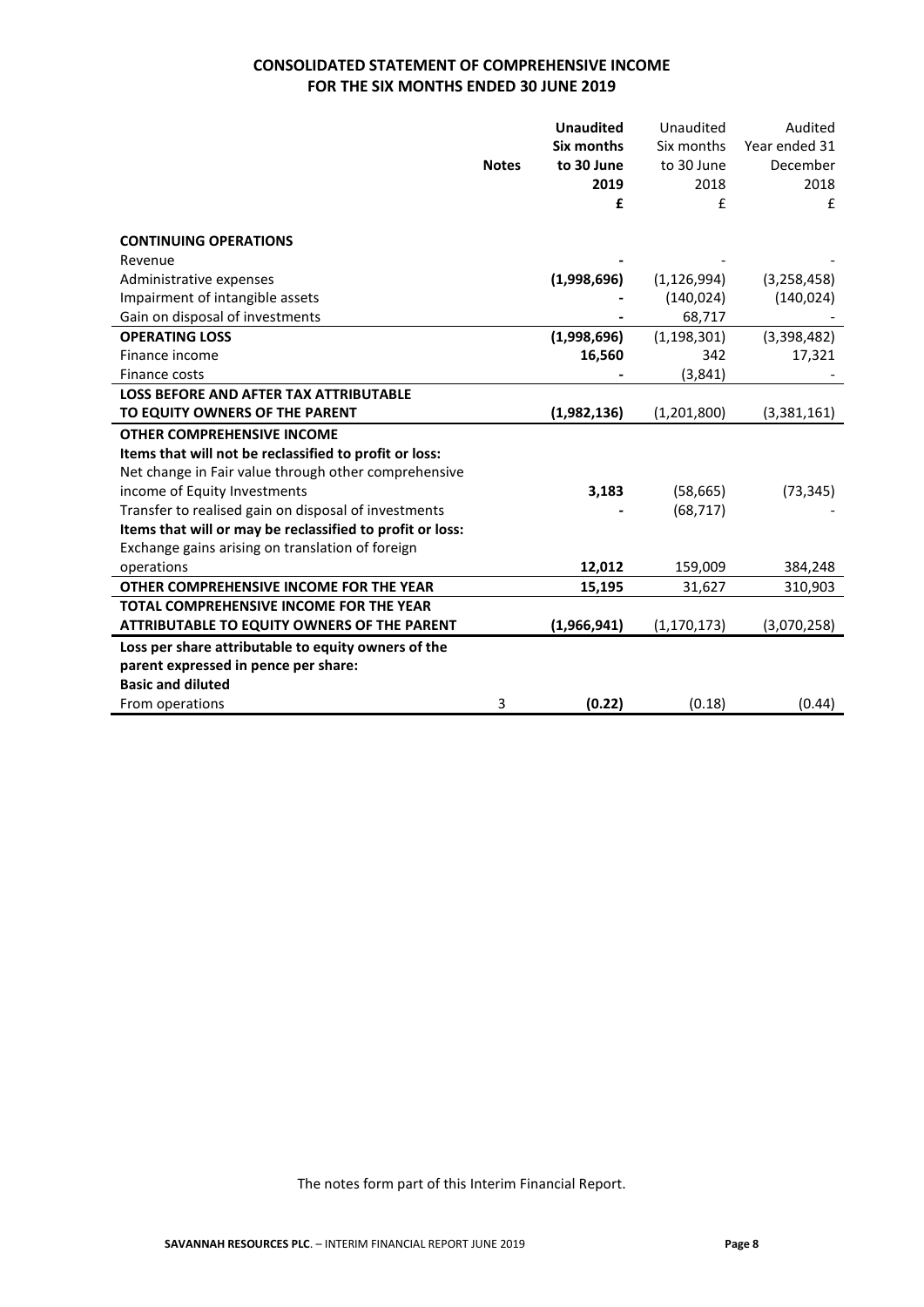### **CONSOLIDATED STATEMENT OF FINANCIAL POSITION AS AT 30 JUNE 2019**

|                                      |              | <b>Unaudited</b> | Unaudited      | Audited        |
|--------------------------------------|--------------|------------------|----------------|----------------|
|                                      | <b>Notes</b> | 30 June          | 30 June        | 31 December    |
|                                      |              | 2019             | 2018           | 2018           |
|                                      |              | £                | £              | £              |
| <b>ASSETS</b>                        |              |                  |                |                |
| <b>NON-CURRENT ASSETS</b>            |              |                  |                |                |
| Intangible assets                    | 4            | 20,100,187       | 12,816,851     | 17,413,168     |
| Other intangible assets              |              | 7,303            |                | 342,881        |
| Property, plant and equipment        | 5            | 1,406,974        | 1,195,292      | 1,437,068      |
| Other receivables                    | 6            |                  | 270,876        |                |
| Other non-current assets             | 7            | 242,323          | 215,681        | 253,188        |
| <b>TOTAL NON-CURRENT ASSETS</b>      |              | 21,756,787       | 14,498,700     | 19,446,305     |
| <b>CURRENT ASSETS</b>                |              |                  |                |                |
| Investments                          |              | 9,648            | 32,168         | 18,007         |
| Trade and other receivables          | 6            | 235,387          | 191,300        | 330,774        |
| Other current assets                 | 7            | 155,208          | 251,752        | 223,733        |
| Cash and cash equivalents            |              | 3,078,296        | 786,764        | 7,715,435      |
| <b>TOTAL CURRENT ASSETS</b>          |              | 3,478,539        | 1,261,984      | 8,287,949      |
| <b>TOTAL ASSETS</b>                  |              | 25,235,326       | 15,760,684     | 27,734,254     |
| <b>EQUITY AND LIABILITIES</b>        |              |                  |                |                |
| <b>SHAREHOLDERS' EQUITY</b>          |              |                  |                |                |
| Share capital                        | 9            | 10,474,598       | 7,016,155      | 8,814,518      |
| Share premium                        |              | 37,743,554       | 20,020,658     | 31,060,554     |
| Foreign currency reserve             |              | 591,138          | 353,887        | 579,126        |
| Warrant reserve                      |              | 1,000,221        | 1,278,846      | 1,000,221      |
| Share based payment reserve          |              | 391,516          | 600,416        | 508,051        |
| Shares to be issued reserve          |              |                  | 30,000         |                |
| <b>FVTOCI Reserve</b>                |              | (42, 752)        |                | (58, 737)      |
| Retained earnings                    |              | (26, 398, 546)   | (14, 713, 554) | (16, 485, 626) |
| TOTAL EQUITY ATTRIBUTABLE TO EQUITY  |              |                  |                |                |
| <b>HOLDERS OF THE PARENT</b>         |              | 23,759,729       | 14,586,408     | 25,418,107     |
| <b>LIABILITIES</b>                   |              |                  |                |                |
| <b>NON-CURRENT LIABILITIES</b>       |              |                  |                |                |
| Loans and borrowings                 |              | 17,275           | 22,401         | 25,813         |
| <b>TOTAL NON-CURRENT LIABILITIES</b> |              | 17,275           | 22,401         | 25,813         |
| <b>CURRENT LIABILITIES</b>           |              |                  |                |                |
| Loans and borrowings                 |              | 16,518           | 6,630          | 16,895         |
| Trade and other payables             | 8            | 1,441,804        | 1,145,245      | 2,273,439      |
| <b>TOTAL CURRENT LIABILITIES</b>     |              | 1,458,322        | 1,151,875      | 2,290,334      |
| <b>TOTAL LIABILITIES</b>             |              | 1,475,597        | 1,174,276      | 2,316,147      |
| <b>TOTAL EQUITY AND LIABILITIES</b>  |              | 25,235,326       | 15,760,684     | 27,734,254     |

The interim financial report was approved by the Board of Directors on 25 September 2019 and was signed on its behalf by:

……………………………………………….. D S Archer Chief Executive Officer Company number: 07307107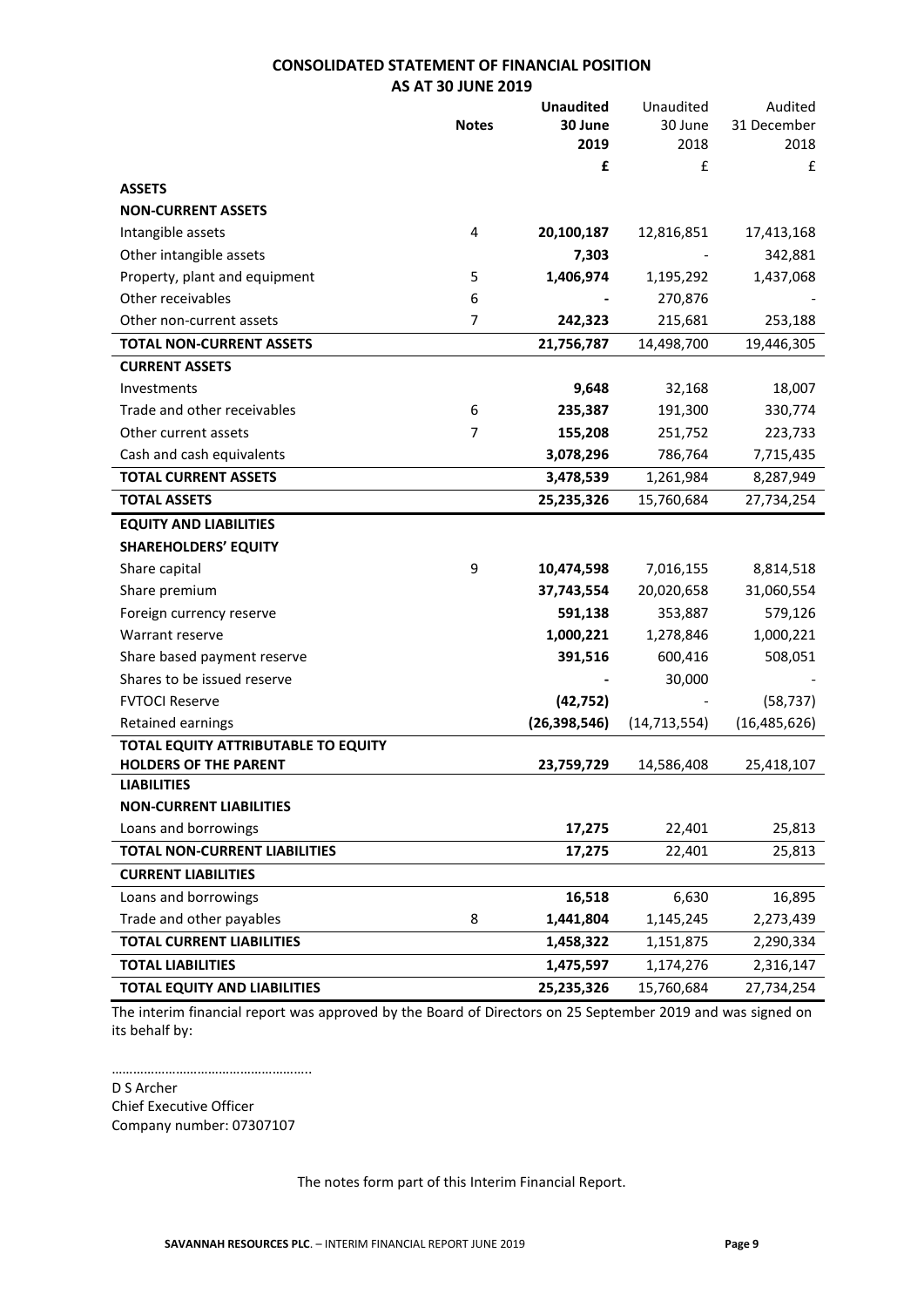# **CONSOLIDATED STATEMENT OF CHANGES IN EQUITY FOR THE SIX MONTHS ENDED 30 JUNE 2019**

|                             | <b>Share</b> | Share                    | Foreign<br>currency | Warrant    | <b>Share</b><br>based<br>payment | <b>Shares</b><br>to be<br>issued | <b>FVTOCI</b>            | Retained       | <b>Total</b>  |
|-----------------------------|--------------|--------------------------|---------------------|------------|----------------------------------|----------------------------------|--------------------------|----------------|---------------|
|                             | capital      | premium                  | reserve             | reserve    | reserve                          | reserve                          | reserve                  | earnings       | equity        |
|                             | £            | £                        | £                   | £          | £                                | £                                | £                        | £              | £             |
|                             |              |                          |                     |            |                                  |                                  |                          |                |               |
| At 1 January 2018           | 6,358,504    | 18,105,108               | 194,878             | 1,405,958  | 691,194                          |                                  | $\overline{\phantom{a}}$ | (13,612,758)   | 13,142,884    |
| Loss for the period         |              |                          |                     |            | $\overline{a}$                   |                                  | $\overline{\phantom{a}}$ | (1,201,800)    | (1,201,800)   |
| Other comprehensive         |              |                          |                     |            |                                  |                                  |                          |                |               |
| income                      |              | $\overline{\phantom{a}}$ | 159,009             |            | $\overline{\phantom{a}}$         |                                  |                          | (127, 382)     | 31,627        |
| Total comprehensive         |              |                          |                     |            |                                  |                                  |                          |                |               |
| income for the period       |              |                          | 159,009             |            |                                  |                                  |                          | (1,329,182)    | (1, 170, 173) |
| Issue of share capital      |              |                          |                     |            |                                  |                                  |                          |                |               |
| (net of expenses)           | 457,651      | 1,915,550                |                     |            |                                  |                                  |                          |                | 2,373,201     |
| Contingent                  |              |                          |                     |            |                                  |                                  |                          |                |               |
| consideration               |              |                          |                     |            | 188,950                          |                                  |                          |                | 188,950       |
| Contingent                  |              |                          |                     |            |                                  |                                  |                          |                |               |
| consideration shares        |              |                          |                     |            |                                  |                                  |                          |                |               |
| issued                      | 200,000      |                          |                     |            | (188, 950)                       |                                  |                          | (11,050)       |               |
| Share based payment         |              |                          |                     |            |                                  |                                  |                          |                |               |
| charges                     |              |                          |                     |            | 21,546                           |                                  |                          |                | 21,546        |
| Exercise of options         |              |                          |                     |            | (95, 797)                        |                                  |                          | 95,797         |               |
| Lapse of options            |              |                          |                     |            | (16, 527)                        |                                  |                          | 16,527         |               |
| <b>Exercise of warrants</b> |              |                          |                     | (35, 972)  |                                  |                                  |                          | 35,972         |               |
| Lapse of warrants           |              |                          |                     | (91, 140)  |                                  |                                  |                          | 91,140         |               |
| Warrants pending            |              |                          |                     |            |                                  |                                  |                          |                |               |
| exercise                    |              |                          |                     |            |                                  | 30,000                           |                          |                | 30,000        |
| At 30 June 2018             | 7,016,155    | 20,020,658               | 353,887             | 1,278,846  | 600,416                          | 30,000                           | $\overline{\phantom{a}}$ | (14, 713, 554) | 14,586,408    |
| Loss for the period         |              |                          |                     |            |                                  |                                  |                          | (2, 179, 361)  | (2, 179, 361) |
| Other comprehensive         |              |                          |                     |            |                                  |                                  |                          |                |               |
| income                      |              |                          | 225,239             |            |                                  |                                  | (58, 737)                | 112,774        | 279,276       |
| Total comprehensive         |              |                          |                     |            |                                  |                                  |                          |                |               |
| income for the period       |              | $\overline{\phantom{0}}$ | 225,239             |            |                                  |                                  | (58, 737)                | (2,066,587)    | (1,900,085)   |
| Issue of share capital      |              |                          |                     |            |                                  |                                  |                          |                |               |
| (net of expenses)           | 1,598,363    | 11,052,054               |                     |            |                                  |                                  |                          |                | 12,650,417    |
| Contingent                  |              |                          |                     |            |                                  |                                  |                          |                |               |
| consideration               |              |                          |                     |            | 94,333                           |                                  |                          |                | 94,333        |
| Contingent                  |              |                          |                     |            |                                  |                                  |                          |                |               |
| consideration shares        |              |                          |                     |            |                                  |                                  |                          |                |               |
| issued                      | 200,000      |                          |                     |            | (94, 333)                        |                                  |                          | (105, 667)     |               |
| Share based payment         |              |                          |                     |            |                                  |                                  |                          |                |               |
| charges                     |              |                          |                     |            | 17,034                           |                                  |                          |                | 17,034        |
| Exercise of options         |              |                          |                     |            | (106, 724)                       |                                  |                          | 106,724        |               |
| Lapse of options            |              |                          |                     |            | (2,675)                          |                                  |                          | 2,675          |               |
| Issue of warrants           |              | (12, 158)                |                     | 12,158     |                                  |                                  |                          |                |               |
| Exercise of warrants        |              |                          |                     | (290, 783) |                                  |                                  |                          | 290,783        |               |
| Warrants pending            |              |                          |                     |            |                                  |                                  |                          |                |               |
| exercise                    |              |                          |                     |            |                                  | (30,000)                         |                          |                | (30,000)      |
| At 31 December 2018         | 8,814,518    | 31,060,554               | 579,126             | 1,000,221  | 508,051                          |                                  | (58, 737)                | (16, 485, 626) | 25,418,107    |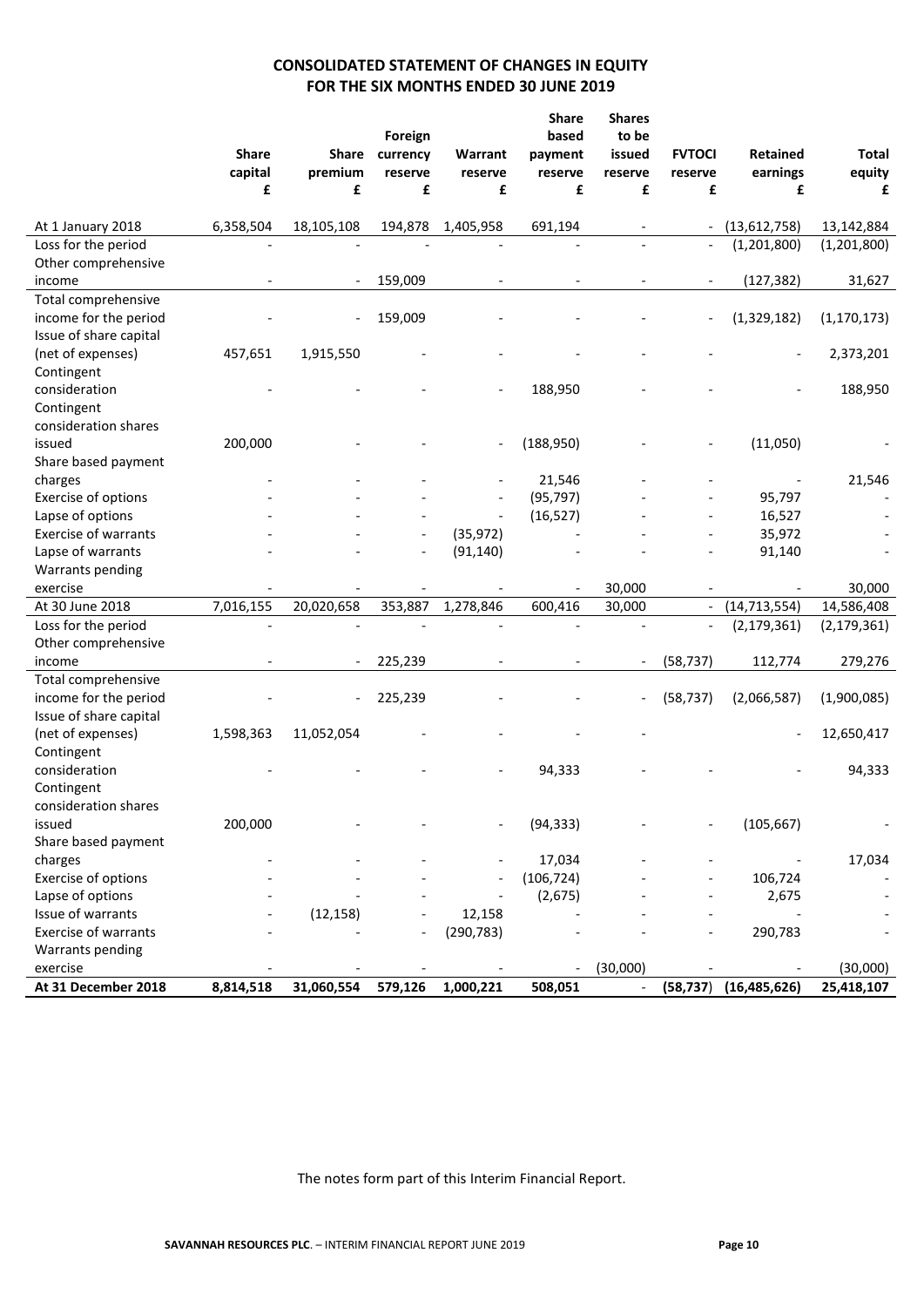# **CONSOLIDATED STATEMENT OF CHANGES IN EQUITY FOR THE SIX MONTHS ENDED 30 JUNE 2019**

|                            |              |                          | Foreign  |                | <b>Share</b><br>based | <b>Shares</b><br>to be |                          |                 |              |
|----------------------------|--------------|--------------------------|----------|----------------|-----------------------|------------------------|--------------------------|-----------------|--------------|
|                            | <b>Share</b> | Share                    | currency | Warrant        | payment               | issued                 | <b>FVTOCI</b>            | <b>Retained</b> | <b>Total</b> |
|                            | capital      | premium                  | reserve  | reserve        | reserve               | reserve                | reserve                  | earnings        | equity       |
|                            | £            | £                        | £        | £              | £                     | £                      | £                        | £               | £            |
| At 31 December 2018        | 8,814,518    | 31,060,554               | 579,126  | 1,000,221      | 508,051               |                        | (58, 737)                | (16, 485, 626)  | 25,418,107   |
| Loss for the period        |              |                          |          |                |                       |                        | $\overline{\phantom{a}}$ | (1,982,136)     | (1,982,136)  |
| <b>Other comprehensive</b> |              |                          |          |                |                       |                        |                          |                 |              |
| income                     |              | $\overline{\phantom{a}}$ | 12,012   |                |                       |                        | 15,985                   | (12, 802)       | 15,195       |
| <b>Total comprehensive</b> |              |                          |          |                |                       |                        |                          |                 |              |
| income for the period      |              | $\overline{\phantom{a}}$ | 12,012   |                |                       |                        | 15,985                   | (1,994,938)     | (1,966,941)  |
| <b>Consideration for</b>   |              |                          |          |                |                       |                        |                          |                 |              |
| acquisition of non-        |              |                          |          |                |                       |                        |                          |                 |              |
| controlling interest       | 1,630,000    | 6,683,000                |          |                |                       |                        | $\blacksquare$           | (8,019,000)     | 294,000      |
| <b>Consideration for</b>   |              |                          |          |                |                       |                        |                          |                 |              |
| settlement deferred        |              |                          |          |                |                       |                        |                          |                 |              |
| consideration              | 30,080       |                          |          |                |                       |                        | $\blacksquare$           | (30,080)        |              |
| Lapse of options           |              | $\blacksquare$           |          | $\blacksquare$ | (131,098)             |                        | $\overline{\phantom{a}}$ | 131,098         |              |
| Share based payment        |              |                          |          |                |                       |                        |                          |                 |              |
| charges                    |              |                          |          |                | 14,563                |                        |                          |                 | 14,563       |
| At 30 June 2019            | 10,474,598   | 37,743,554               | 591,138  | 1,000,221      | 391,516               |                        | (42, 752)                | (26, 398, 546)  | 23,759,729   |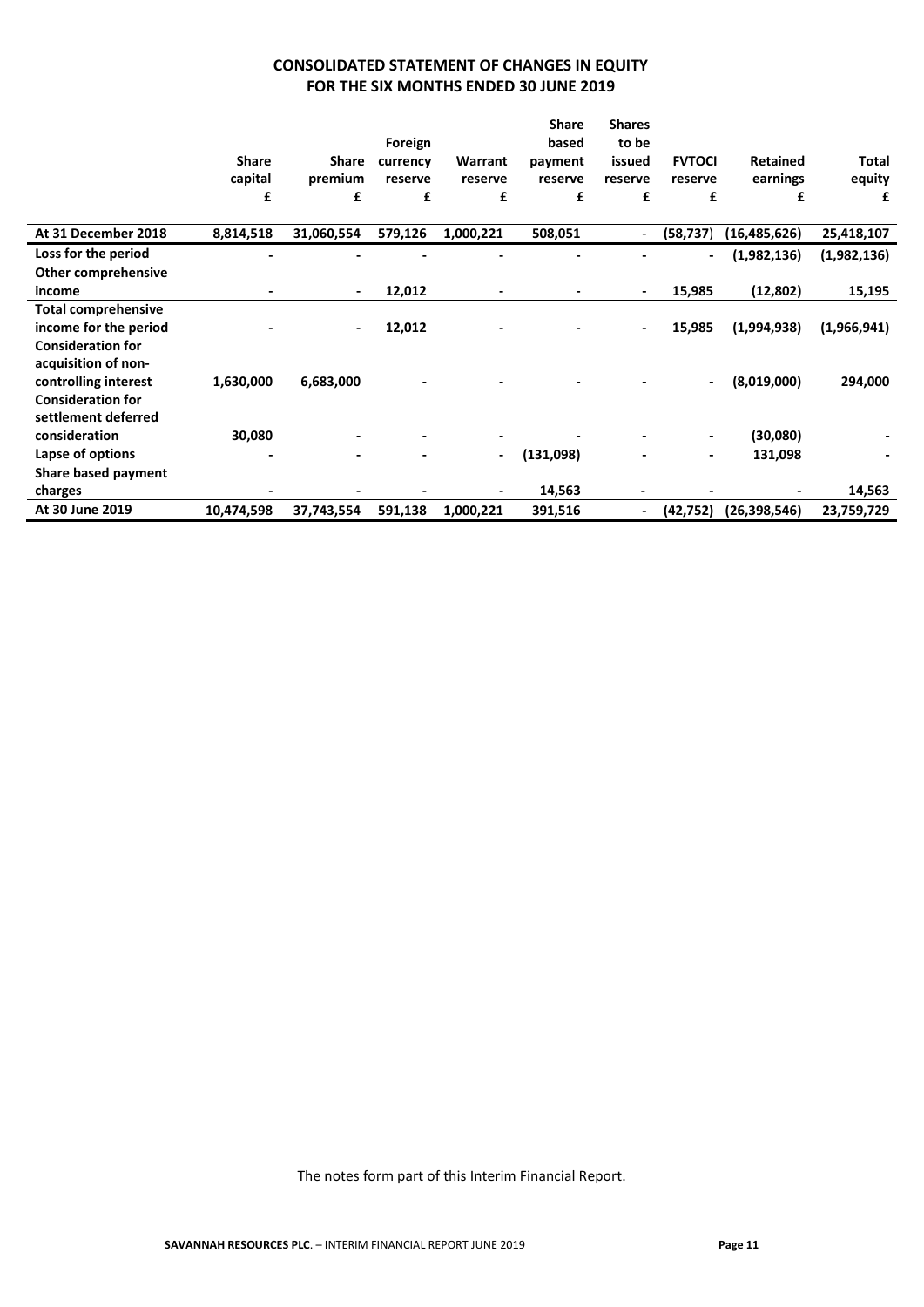# **CONSOLIDATED CASH FLOW STATEMENT FOR THE SIX MONTHS ENDED 30 JUNE 2019**

|                                                                          | <b>Notes</b> | <b>Unaudited</b><br>Six months | <b>Unaudited Six</b><br>months to | Audited<br>Year ended       |
|--------------------------------------------------------------------------|--------------|--------------------------------|-----------------------------------|-----------------------------|
|                                                                          |              | to June 2019                   | June 2018                         | December                    |
|                                                                          |              | £                              | £                                 | 2018                        |
| Cash flows used in operating activities                                  |              |                                |                                   | £                           |
| Loss for the period                                                      |              | (1,982,136)                    | (1,201,800)                       | (3,381,161)                 |
| Depreciation and amortisation charges                                    | 5            | 20,606                         | 10,427                            | 31,194                      |
| Impairment of assets classified as held for sale                         |              |                                | 140,024                           | 140,024                     |
| Gain on disposal of investments                                          |              |                                | (68, 717)                         |                             |
| Share based payments reserve charge                                      |              | 14,563                         | 21,546                            | 38,580                      |
| Finance income                                                           |              | (16, 560)                      | (342)                             | (17, 321)                   |
| Finance expense                                                          |              |                                | 3,841                             |                             |
| <b>Exchange losses</b>                                                   |              | 65,929                         | (23, 111)                         | (54,076)                    |
| Cash flow from operating activities before<br>changes in working capital |              |                                | (1, 118, 132)                     |                             |
| Decrease/(Increase) in trade and other receivables                       |              | (1,897,598)<br>106,253         | (32, 286)                         | (3, 242, 761)<br>(179, 376) |
| (Decrease)/Increase in trade and other payables                          |              | (100, 272)                     | (51, 903)                         | 562,925                     |
|                                                                          |              |                                |                                   |                             |
| Net cash used in operating activities                                    |              | (1,891,617)                    | (1,202,321)                       | (2,859,212)                 |
| Cash flow used in investing activities                                   |              |                                |                                   |                             |
| Purchase of intangible exploration assets                                |              | (2,619,772)                    | (2,487,352)                       | (6,317,118)                 |
| Purchase of other intangible assets<br>Purchase of tangible fixed assets |              | (64, 149)                      |                                   | (131, 173)<br>(328, 768)    |
| Purchase of investments                                                  |              | (13, 510)                      | (221, 885)                        | (695)                       |
| Proceeds from sale of investments                                        |              | 596                            | 104,283                           | 104,461                     |
| Payments for guarantees for mining activity                              |              |                                | (231, 741)                        |                             |
| Guarantees for acquisition of intangible exploration                     |              |                                |                                   |                             |
| assets                                                                   |              |                                |                                   | (202, 180)                  |
| Interest received                                                        |              | 16,560                         | 342                               | 17,321                      |
| Net cash used in investing activities                                    |              | (2,680,275)                    | (2,836,353)                       | (6,858,152)                 |
| Cash flow from / (used in) financing activities                          |              |                                |                                   |                             |
| Proceeds from issues of ordinary shares (net of                          |              |                                |                                   |                             |
| expenses)                                                                |              |                                | 2,348,287                         | 14,986,546                  |
| Proceeds from warrants pending exercise                                  |              |                                | 30,000                            |                             |
| Interest paid                                                            |              |                                | (3, 841)                          |                             |
| Net cash from financing activities                                       |              |                                | 2,374,446                         | 14,986,546                  |
| (Decrease)/Increase in cash and cash equivalents                         |              | (4,571,892)                    | (1,664,228)                       | 5,269,182                   |
| Cash and cash equivalents at beginning of period                         |              | 7,715,435                      | 2,455,968                         | 2,455,968                   |
| Exchange (losses)/gains on cash and cash                                 |              |                                |                                   |                             |
| equivalents                                                              |              | (65, 247)                      | (4, 976)                          | (9, 715)                    |
| Cash and cash equivalents at end of period                               |              | 3,078,296                      | 786,764                           | 7,715,435                   |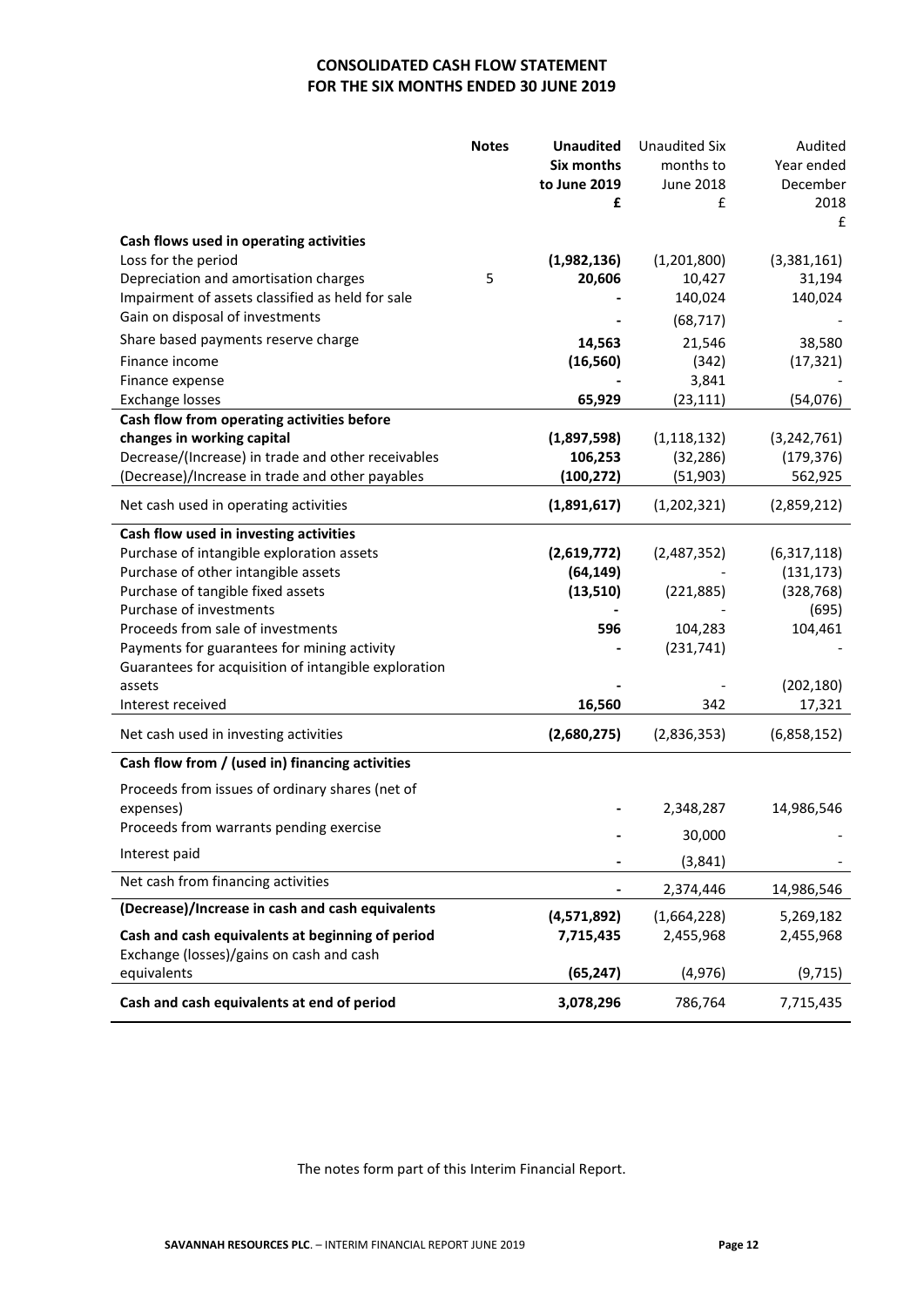#### **1. BASIS OF PREPARATION**

The financial information set out in this report is based on the consolidated financial statements of Savannah Resources Plc and its subsidiary companies (together referred to as the 'Group'). The interim financial report of the Group for the six months ended 30 June 2019, which is unaudited, was approved by the Board on 25 September 2019. The financial information contained in this interim report does not constitute statutory accounts as defined by s434 of the Companies Act 2006. The statutory accounts for the year ended 31 December 2018 have been filed with the Registrar of Companies. The auditors' report on those accounts was unqualified and did not contain a statement under section 498 (2) or 498 (3) of the Companies Act 2006.

The financial information set out in this report has been prepared in accordance with the accounting policies set out in the Annual Report and Financial Statements of Savannah Resources Plc for the year ended 31 December 2018. New standards and amendments to IFRS effective as of 1 January 2019 have been reviewed by the Group and there has been no material impact on the financial information set up on this report as a result of these standards and amendments.

The Group interim financial report is presented in Pound Sterling.

#### **Going Concern**

The financial statements have been prepared on a going concern basis. On 16 September 2019, following the share placement amounting to £3.76m (before expenses) (Note 12), and the letters of intent received for additional £1.24m cash subscriptions from a Directors' related party (Al Marjan Ltd), from an alternate Director and from staff for when the Company is not in a closed period, the Group had a pro-forma cash balance of £6.8m. The Directors have reviewed the cashflow projection for the Group and consider that it has sufficient ability to meet its financial commitments for at least 12 months.

#### **2. SEGMENTAL REPORTING**

The Group complies with IFRS 8 Operating Segments, which requires operating segments to be identified on the basis of internal reports about components of the Group that are regularly reviewed by the chief operating decision maker, which the Company considers to be the Board of Directors. In the opinion of the Directors, the operations of the Group are comprised of exploration and development in Oman, exploration and development in Mozambique, exploration and development in Portugal, headquarter and corporate costs and the Company's third party investments.

Based on the Group's current stage of development there are no external revenues associated to the segments detailed below. For exploration and development in Oman, Mozambique and Portugal the segments are calculated by the summation of the balances in the legal entities which are readily identifiable to each of the segmental activities. In the case of the Investments, this is calculated by analysis of the specific related investment instruments. Recharges between segments are at cost and included in each segment below. Inter-company loans are eliminated to zero and not included in each segment below.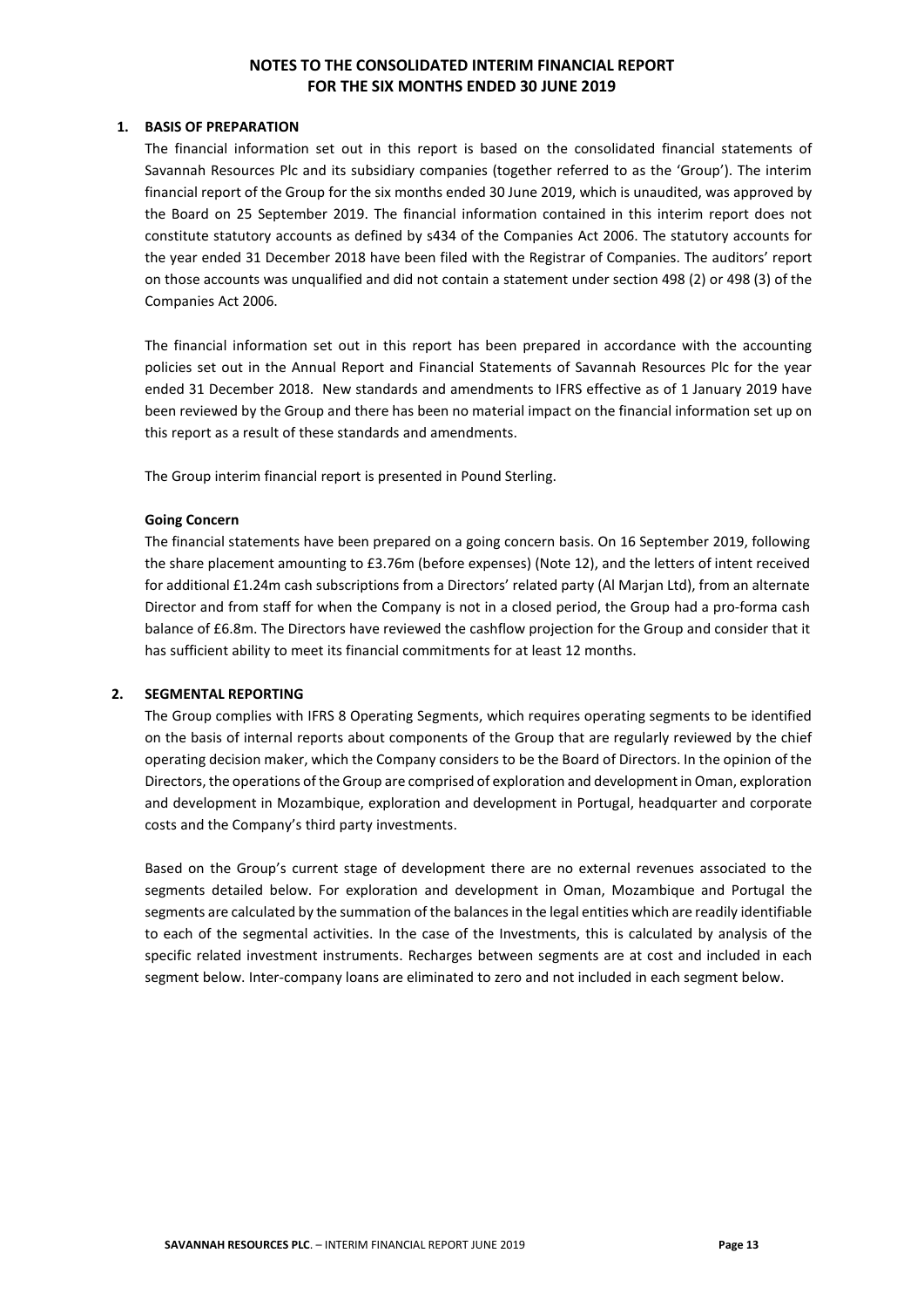|                             | Oman<br>Copper | Mozambique<br>Mineral<br><b>Sands</b> | Portugal<br><b>Lithium</b> | HQ and<br>Corporate | Invest-<br>ments         | <b>Elimination</b>           | Total       |
|-----------------------------|----------------|---------------------------------------|----------------------------|---------------------|--------------------------|------------------------------|-------------|
|                             | £              | £                                     | £                          | £                   | £                        | £                            | £           |
| Period 30 June 2019         |                |                                       |                            |                     |                          |                              |             |
| Revenue                     |                | 28,271                                | $\blacksquare$             | 1,301,678           | $\overline{\phantom{0}}$ | (1,329,949)                  |             |
| Interest income             |                | 81                                    |                            | 16,479              |                          | $\blacksquare$               | 16,560      |
| <b>Share based payments</b> |                |                                       |                            | 14,563              |                          | -                            | 14,563      |
| Loss for the period         | 100,476        | 243,730                               | 433,621                    | 1,204,309           | -                        | $\overline{\phantom{a}}$     | 1,982,136   |
| <b>Total assets</b>         | 5,409,641      | 5,167,824                             | 11,215,760                 | 3,432,453           | 9,648                    | $\qquad \qquad \blacksquare$ | 25,235,326  |
| <b>Total non-current</b>    |                |                                       |                            |                     |                          |                              |             |
| assets                      | 5,265,347      | 5,044,739                             | 11,087,748                 | 358,953             |                          | $\blacksquare$               | 21,756,787  |
| <b>Additions to non-</b>    |                |                                       |                            |                     |                          |                              |             |
| current assets              | 248,187        | 116,567                               | 1,956,928                  | (11,200)            |                          | $\blacksquare$               | 2,310,482   |
| <b>Total current assets</b> | 144,294        | 123,085                               | 128,012                    | 3,073,500           | 9,648                    | $\overline{\phantom{a}}$     | 3,478,539   |
| <b>Total liabilities</b>    | (86, 497)      | (76,542)                              | (317,467)                  | (995,091)           |                          | $\qquad \qquad \blacksquare$ | (1,475,597) |

|                         | Oman<br>Copper | Mozambique<br>Mineral<br>Sands | Portugal<br>Lithium | Finland<br>Lithium | HQ and<br>Corporate | Invest-<br>ments | Elimination                  | Total       |
|-------------------------|----------------|--------------------------------|---------------------|--------------------|---------------------|------------------|------------------------------|-------------|
|                         | £              | £                              | £                   | £                  | £                   | £                | £                            | £           |
| Period 31 December 2018 |                |                                |                     |                    |                     |                  |                              |             |
| Revenue                 |                |                                |                     |                    | 964,073             |                  | (964, 073)                   |             |
| Interest                |                |                                |                     |                    |                     |                  |                              |             |
| income                  |                | 157                            |                     |                    | 16,822              |                  |                              | 16,979      |
| Share based             |                |                                |                     |                    |                     |                  |                              |             |
| payments                |                |                                |                     |                    | 17,034              |                  |                              | 17,034      |
| Loss for the            |                |                                |                     |                    |                     |                  |                              |             |
| period                  | 125,655        | 397,865                        | 461,595             | 8,289              | 1,117,240           | 68,717           |                              | 2,179,361   |
| Total assets            | 5,213,999      | 5,077,253                      | 9,334,988           | 933                | 8,089,074           | 18,007           | $\qquad \qquad \blacksquare$ | 27,734,254  |
| Total non-              |                |                                |                     |                    |                     |                  |                              |             |
| current assets          | 5,017,160      | 4,928,172                      | 9,130,820           | -                  | 370,153             |                  | $\overline{\phantom{a}}$     | 19,446,305  |
| Additions to            |                |                                |                     |                    |                     |                  |                              |             |
| non-current             |                |                                |                     |                    |                     |                  |                              |             |
| assets                  | 352,574        | 298,809                        | 3,694,026           |                    | 351,118             |                  | $\overline{\phantom{a}}$     | 4,696,527   |
| Total current           |                |                                |                     |                    |                     |                  |                              |             |
| assets                  | 196,839        | 149,081                        | 204,168             | 933                | 7,718,921           | 18,007           |                              | 8,287,949   |
| Total liabilities       | (116, 311)     | (50,060)                       | (933,627)           | (2, 258)           | (1,213,891)         |                  |                              | (2,316,147) |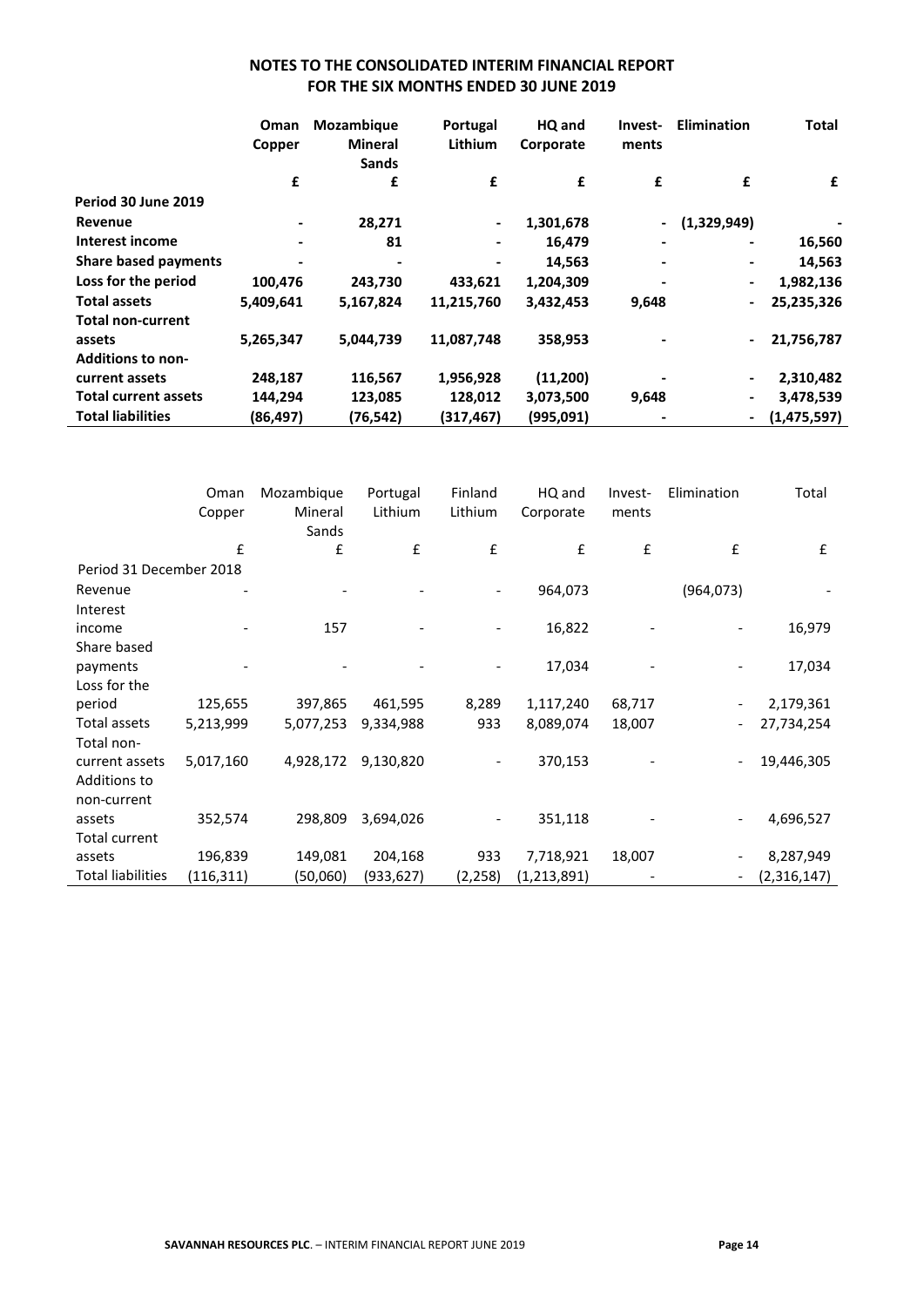|                          | Oman<br>Copper | Mozambique<br>Mineral<br>Sands | Portugal<br>Lithium | Finland<br>Lithium | HQ and<br>Corporate | Invest-<br>ments         | Elimination              | Total              |
|--------------------------|----------------|--------------------------------|---------------------|--------------------|---------------------|--------------------------|--------------------------|--------------------|
|                          | £              | £                              | £                   | £                  | £                   | £                        | £                        | $\pmb{\mathsf{f}}$ |
| Period 30 June 2018      |                |                                |                     |                    |                     |                          |                          |                    |
| Revenue                  |                |                                |                     |                    | 434,235             | $\overline{\phantom{a}}$ | (434, 235)               |                    |
| Interest                 |                |                                |                     |                    |                     |                          |                          |                    |
| income                   |                |                                |                     |                    | 342                 |                          |                          | 342                |
| Finance costs            |                | (3,841)                        |                     |                    |                     |                          | $\overline{\phantom{0}}$ | (3,841)            |
| Share based              |                |                                |                     |                    |                     |                          |                          |                    |
| payments                 |                |                                |                     |                    | 21,546              |                          |                          | 21,546             |
| (Loss) for the           |                |                                |                     |                    |                     |                          |                          |                    |
| period                   | (122, 251)     | (249, 791)                     | (184,437)           | (144, 196)         | (569, 842)          | 68,717                   | $\overline{\phantom{a}}$ | (1,201,800)        |
| Total assets             | 4,632,337      | 4,928,165                      | 5,467,788           | 2,343              | 697,883             | 32,168                   | $\overline{\phantom{a}}$ | 15,760,684         |
| Total non-               |                |                                |                     |                    |                     |                          |                          |                    |
| current assets           | 4,510,283      | 4,619,171                      | 5,358,046           |                    | 11,200              |                          |                          | 14,498,700         |
| Additions to             |                |                                |                     |                    |                     |                          |                          |                    |
| non-current              |                |                                |                     |                    |                     |                          |                          |                    |
| assets                   | 201,272        | 206,447                        | 2,518,844           |                    |                     |                          |                          | 2,926,563          |
| Total current            |                |                                |                     |                    |                     |                          |                          |                    |
| assets                   | 122,055        | 308,994                        | 109,741             | 2,343              | 686,683             | 32,168                   |                          | 1,261,984          |
| <b>Total liabilities</b> | (100,964)      | (105,335)                      | (734,360)           | (2,098)            | (231,519)           |                          | $\overline{\phantom{a}}$ | (1, 174, 276)      |

### **3. EARNINGS PER SHARE**

Basic earnings per share is calculated by dividing the earnings attributable to the ordinary shareholders by the weighted average number of ordinary shares outstanding during the period.

In accordance with IAS 33 as the Group is reporting a loss for both this and the preceding period the share options are not considered dilutive because the exercise of share options and warrants would have the effect of reducing the loss per share.

Reconciliations are set out below:

|                                                                                    | <b>Unaudited Six</b><br>months to 30<br><b>June 2019</b> | Unaudited Six<br>months to 30<br>June 2018 | Audited<br>Year ended<br>31 December |
|------------------------------------------------------------------------------------|----------------------------------------------------------|--------------------------------------------|--------------------------------------|
|                                                                                    |                                                          |                                            | 2018                                 |
| <b>Basic loss per share:</b><br>Losses attributable to ordinary shareholders (£):  |                                                          |                                            |                                      |
| Total loss for the period $(f)$                                                    | (1,982,136)                                              | (1,201,800)                                | (3,381,161)                          |
| Weighted average number of shares (number)                                         | 892,457,852                                              | 667,935,800                                | 766,442,525                          |
| Loss per share $-$ total loss for the period from<br>continuing operations (pence) | 0.22                                                     | 0.18                                       | 0.44                                 |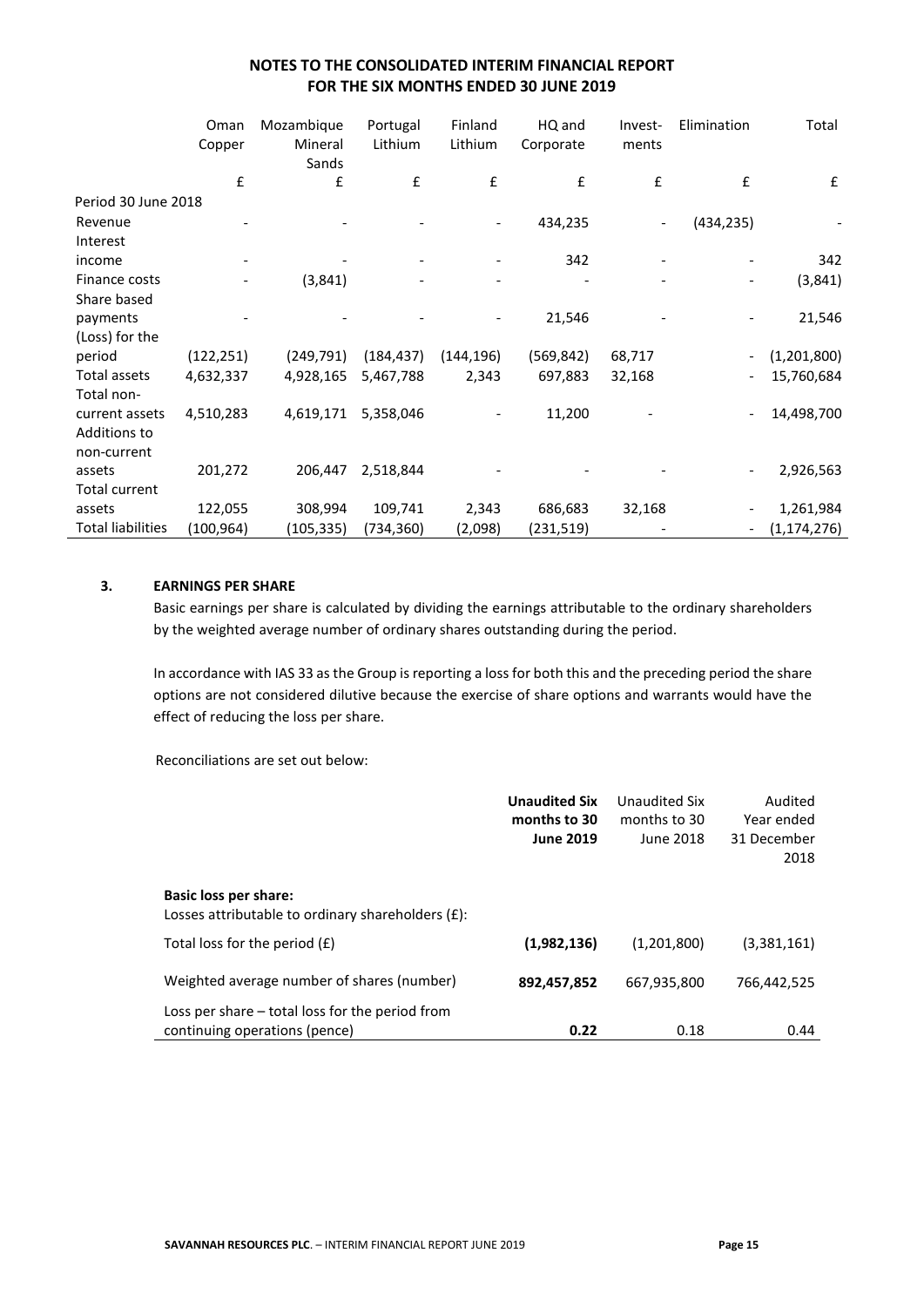#### **4. INTANGIBLE ASSETS**

| <b>Exploration and</b> |
|------------------------|
| evaluation assets      |

|                                                         | f          |
|---------------------------------------------------------|------------|
| Cost                                                    |            |
| At 1 January 2018                                       | 9,809,994  |
| Additions                                               | 2,893,366  |
| <b>Exchange differences</b>                             | 113,491    |
| At 30 June 2018                                         | 12,816,851 |
| <b>Additions</b>                                        | 4,355,584  |
| Transfer to Assets classified as Held for Sale          | 137,128    |
| Exchange difference                                     | 243,629    |
| At 31 December 2018                                     | 17,553,192 |
| <b>Additions</b>                                        | 2,374,015  |
| <b>Transfer from Other Intangible Assets</b>            | 333,353    |
| <b>Exchange differences</b>                             | (20, 349)  |
|                                                         |            |
| At 30 June 2019                                         | 20,240,211 |
|                                                         |            |
| <b>Depreciation and impairment</b><br>At 1 January 2018 |            |
| At 30 June 2018                                         |            |
| Impairment charged in the period                        | 140,024    |
| At 31 December 2018                                     | 140,024    |
| At 30 June 2019                                         | 140,024    |
| <b>Net Book Value</b>                                   |            |
| At 1 January 2018                                       | 9,809,994  |
| At 30 June 2018                                         | 12,816,851 |
| At 31 December 2018                                     | 17,413,168 |

In February 2018 the first milestone relating to the acquisition of Slipstream PORT Pty Ltd was triggered and the company paid AUD \$ 1,500,000 in cash and issued 20,000,000 ordinary shares in the Company. This consideration was accounted for as an asset acquisition increasing the value of the exploration and evaluation assets by GBP £2,122,018. In accordance with IFRS 2 the deferred consideration paid in shares is required to be accounted for as a share based payment. At 31 December 2018 after application of IFRS 2 an adjustment was registered decreasing the exploration and evaluation assets by GBP £1,091,050, the share premium by GBP £1,080,000 and the retain earnings by GBP £11,050. The 30 June 2018 figures in this report reflect these adjustments.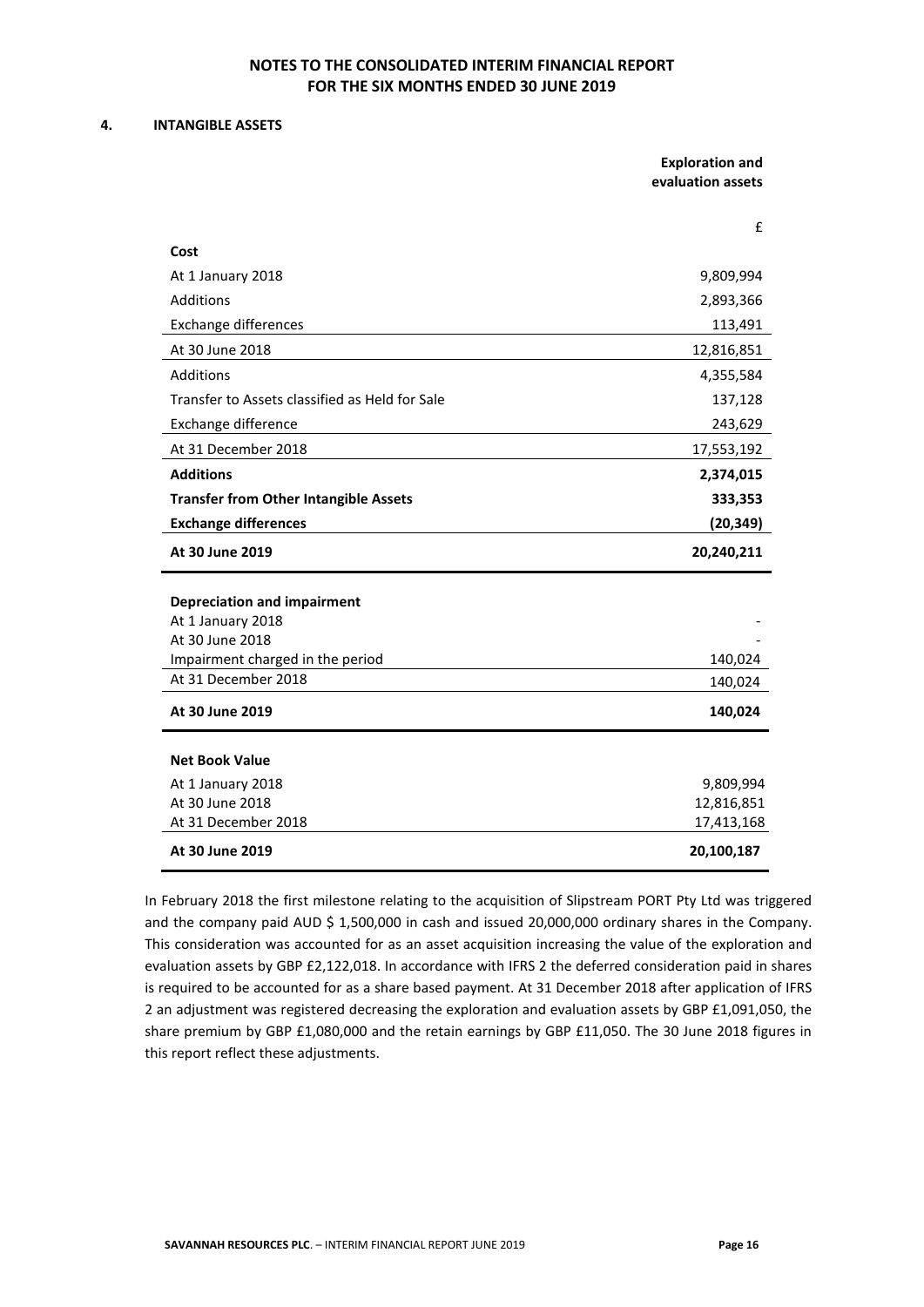### **5. PROPERTY, PLANT AND EQUIPMENT**

|                                        | Motor<br>vehicles | <b>Office</b><br>Equipment | <b>Plant and</b><br><b>Machinery</b> | Land   | <b>Total</b> |
|----------------------------------------|-------------------|----------------------------|--------------------------------------|--------|--------------|
|                                        |                   |                            |                                      |        | £            |
| Cost                                   |                   |                            |                                      |        |              |
| At 1 January 2018                      | 75,363            | 23,912                     | 1,094,465                            | 46,275 | 1,240,015    |
| <b>Additions</b>                       |                   | 7,853                      | 590                                  |        | 8,443        |
| Exchange difference                    | 557               | 354                        | 1,430                                | (170)  | 2,171        |
| At 30 June 2018                        | 75,920            | 32,119                     | 1,096,485                            | 46,105 | 1,250,629    |
| <b>Additions</b>                       | 72,419            | (2,677)                    | 163,589                              | 9,361  | 242,692      |
| Exchange difference                    | 3,074             | 1,756                      | 17,440                               | 879    | 23,149       |
| At 31 December 2018                    | 151,413           | 31,198                     | 1,277,514                            | 56,345 | 1,516,470    |
| <b>Additions</b>                       |                   | 4,594                      |                                      |        | 4,594        |
| <b>Exchange differences</b>            | (304)             | (126)                      | (15, 605)                            | (199)  | (16, 234)    |
| At 30 June 2019                        | 151,109           | 35,666                     | 1,261,909                            | 56,146 | 1,504,830    |
|                                        |                   |                            |                                      |        |              |
| <b>Depreciation</b>                    |                   |                            |                                      |        |              |
| At 1 January 2018                      | 31,644            | 12,287                     |                                      |        | 43,931       |
| Charge for the period                  | 9,290             | 1,137                      |                                      |        | 10,427       |
| Exchange difference                    | 774               | 205                        |                                      |        | 979          |
| At 30 June 2018                        | 41,708            | 13,629                     | $\blacksquare$                       |        | 55,337       |
| Charge for the period                  | 12,062            | 8,705                      | $\overline{a}$                       |        | 20,767       |
| Exchange difference                    | 1,445             | 1,853                      |                                      |        | 3,298        |
| At 31 December 2018                    | 55,215            | 24,187                     |                                      |        | 79,402       |
| Charge for the year                    | 14,350            | 4,066                      | $\qquad \qquad \blacksquare$         |        | 18,416       |
| <b>Exchange differences</b>            | 111               | (73)                       |                                      |        | 38           |
| At 30 June 2019                        | 69,676            | 28,180                     |                                      |        | 97,856       |
| <b>Net Book Value</b>                  |                   |                            |                                      |        |              |
|                                        | 34,212            | 18,490                     | 1,096,485                            | 46,105 | 1,195,292    |
| At 30 June 2018<br>At 31 December 2018 |                   | 7,011                      |                                      |        |              |
|                                        | 96,198            |                            | 1,277,514                            | 56,345 | 1,437,068    |
| At 30 June 2019                        | 81,433            | 7,486                      | 1,261,909                            | 56,146 | 1,406,974    |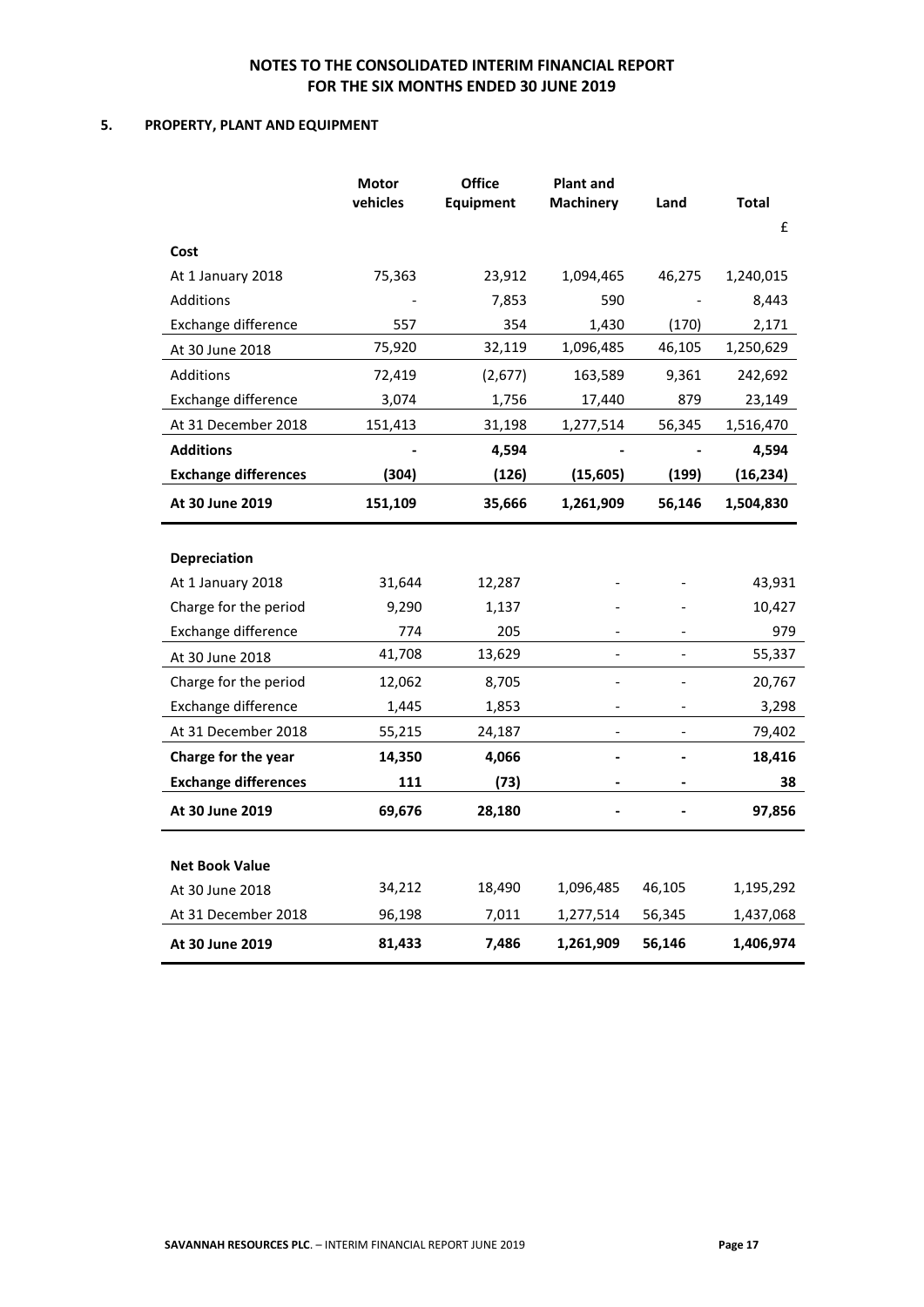### **6. TRADE AND OTHER RECEIVABLES**

|                         | <b>Unaudited</b> | Unaudited | Audited                       |
|-------------------------|------------------|-----------|-------------------------------|
|                         | 30 June 2019     |           | 30 June 2018 31 December 2018 |
|                         | £                | £         | £                             |
| <b>Non-Current</b>      |                  |           |                               |
| Other receivables - VAT |                  | 270,876   |                               |
|                         |                  | 270,876   |                               |
| <b>Current</b>          |                  |           |                               |
| VAT recoverable         | 142,601          | 96,880    | 133,728                       |
| Other receivables       | 92,786           | 94,420    | 197,046                       |
|                         | 235,387          | 191,300   | 330,774                       |

#### **7. OTHER CURRENT AND NON-CURRENT ASSETS**

|                    | <b>Unaudited</b> | Unaudited    | Audited          |
|--------------------|------------------|--------------|------------------|
|                    | 30 June 2019     | 30 June 2018 | 31 December 2018 |
|                    | £                | £            | £                |
| <b>Non-Current</b> |                  |              |                  |
| Guarantees         | 213,847          | 202,237      | 213,645          |
| Other              | 28,476           | 13,444       | 39,543           |
|                    | 242,323          | 215,681      | 253,188          |
|                    |                  |              |                  |
| Current            |                  |              |                  |
| Guarantees         | 134,321          | 251,752      | 202,180          |
| Other              | 20,887           |              | 21,553           |
|                    | 155,208          | 251.752      | 223,733          |

#### **8. TRADE AND OTHER PAYABLES**

|                              | <b>Unaudited</b> | Unaudited | Audited                       |
|------------------------------|------------------|-----------|-------------------------------|
|                              | 30 June 2019     |           | 30 June 2018 31 December 2018 |
|                              | £                | f         |                               |
| Current                      |                  |           |                               |
| Trade payables               | 812,144          | 647,636   | 1,027,100                     |
| Other payables               | 98,158           | 30,403    | 82,571                        |
| Accruals and deferred income | 531,502          | 467,206   | 1,163,768                     |
|                              | 1,441,804        | 1,145,245 | 2,273,439                     |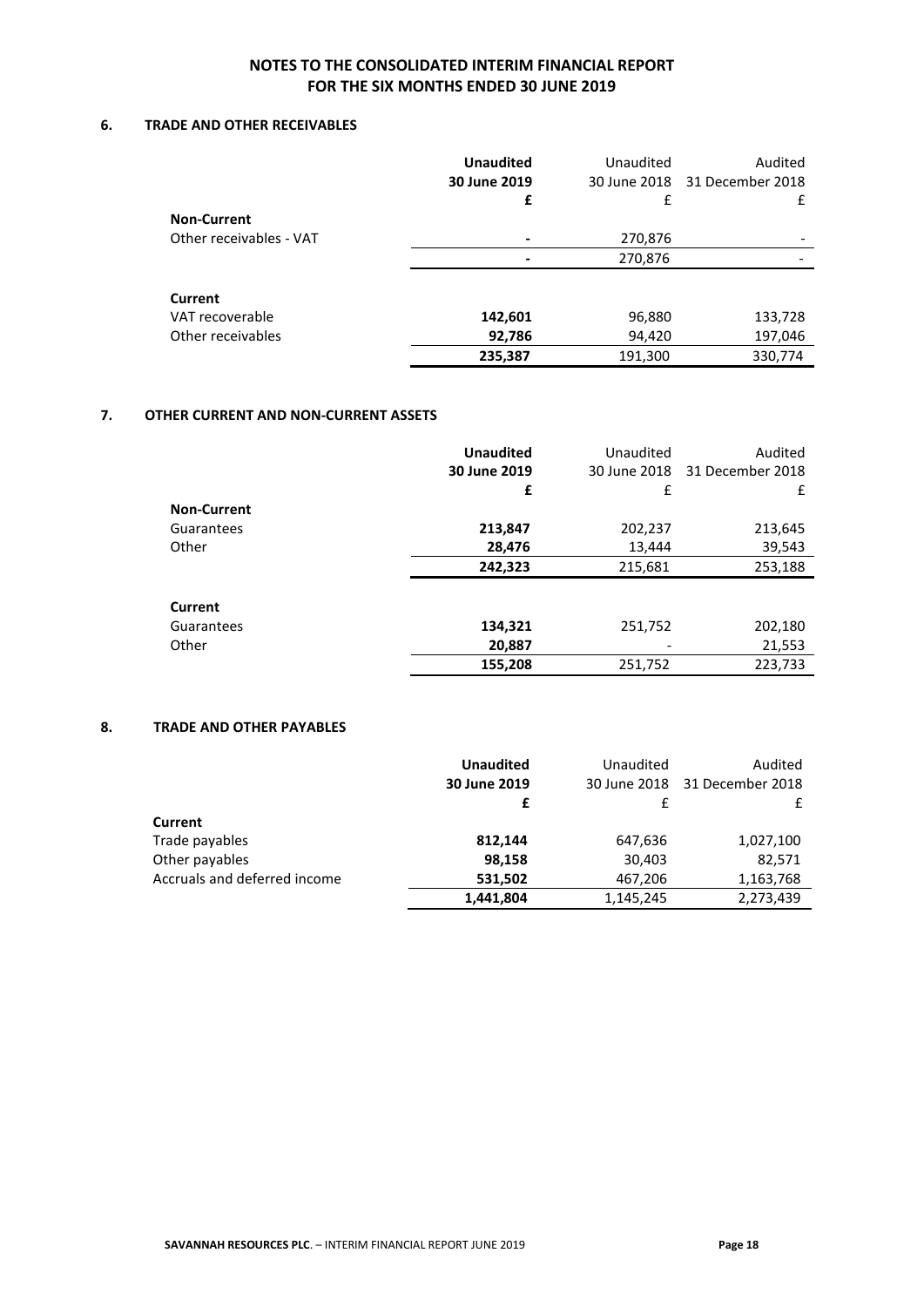#### **9. SHARE CAPITAL**

 **Allotted, issued and fully paid**

|                                                     | Six months to<br>30 June 2019<br>£0.01<br>ordinary<br>shares<br>number | £          | Six months to<br>30 June 2018<br>£0.01<br>ordinary<br>shares<br>number | £         | Six months to<br>31 December 2018<br>£0.01<br>ordinary<br>shares<br>number | £         |
|-----------------------------------------------------|------------------------------------------------------------------------|------------|------------------------------------------------------------------------|-----------|----------------------------------------------------------------------------|-----------|
| At beginning of period<br>Issued during the period: | 881,451,795                                                            | 8,814,518  | 635,850,386                                                            | 6,358,504 | 701,615,540                                                                | 7,016,155 |
| Share placement                                     |                                                                        |            | 38,181,818                                                             | 381,818   | 139,458,367                                                                | 1,394,584 |
| Exercise of share options                           |                                                                        | -          | 4,708,336                                                              | 47,083    | 8,271,776                                                                  | 82,718    |
| <b>Exercise of warrants</b>                         |                                                                        |            | 1,875,000                                                              | 18,750    | 12,106,112                                                                 | 121,061   |
| In lieu of cash for acquisition                     |                                                                        |            |                                                                        |           |                                                                            |           |
| of assets                                           |                                                                        | -          | 20,000,000                                                             | 200,000   | 20,000,000                                                                 | 200,000   |
| Issued as condition of JV                           |                                                                        |            |                                                                        |           |                                                                            |           |
| agreement                                           |                                                                        |            | 1,000,000                                                              | 10,000    |                                                                            |           |
| In lieu of cash for acquisition                     |                                                                        |            |                                                                        |           |                                                                            |           |
| of minority interest                                | 163,000,000                                                            | 1,630,000  |                                                                        |           |                                                                            |           |
| Settlement deferred                                 |                                                                        |            |                                                                        |           |                                                                            |           |
| consideration Oman (note                            |                                                                        |            |                                                                        |           |                                                                            |           |
| 10)                                                 | 3,008,025                                                              | 30,080     |                                                                        |           |                                                                            |           |
| At end of period                                    | 1,047,459,820                                                          | 10,474,598 | 701,615,540                                                            | 7,016,155 | 881,451,795                                                                | 8,814,518 |

The par value of the Company's shares is £0.01.

#### **10. GROUP CONTINGENT LIABILITIES**

Details of contingent liabilities where the probability of future payments is not considered remote are set out below, as well as details of contingent liabilities, which although considered remote, the Directors consider should be disclosed. The Directors are of the opinion that provisions are not required in respect of these matters, as at the reporting date they have not been triggered, it is not probable that a future sacrifice of economic benefits will be required or the amount is not capable of reliable measurement.

# **Contingent consideration payable in relation to the acquisition of Gentor Resources Ltd (Oman copper project)**

In June 2019 the Company entered into an agreement with Gentor Resources Inc to settle the deferred consideration that was related to the original acquisition of the Block 5 licence in April 2014 as part of the strategic review of the Oman portfolio. The deferred consideration of UDS \$3,000,000 (payable 50% in cash / 50% in shares) relating to the share purchase agreement between the parties was cancelled in full return for the issue of USD \$200,000 (~GBP £158,000) worth of Ordinary Shares in the Company, which are subject to a six month orderly market agreement; and a cash payment of USD \$100,000 (~GBP £79,000).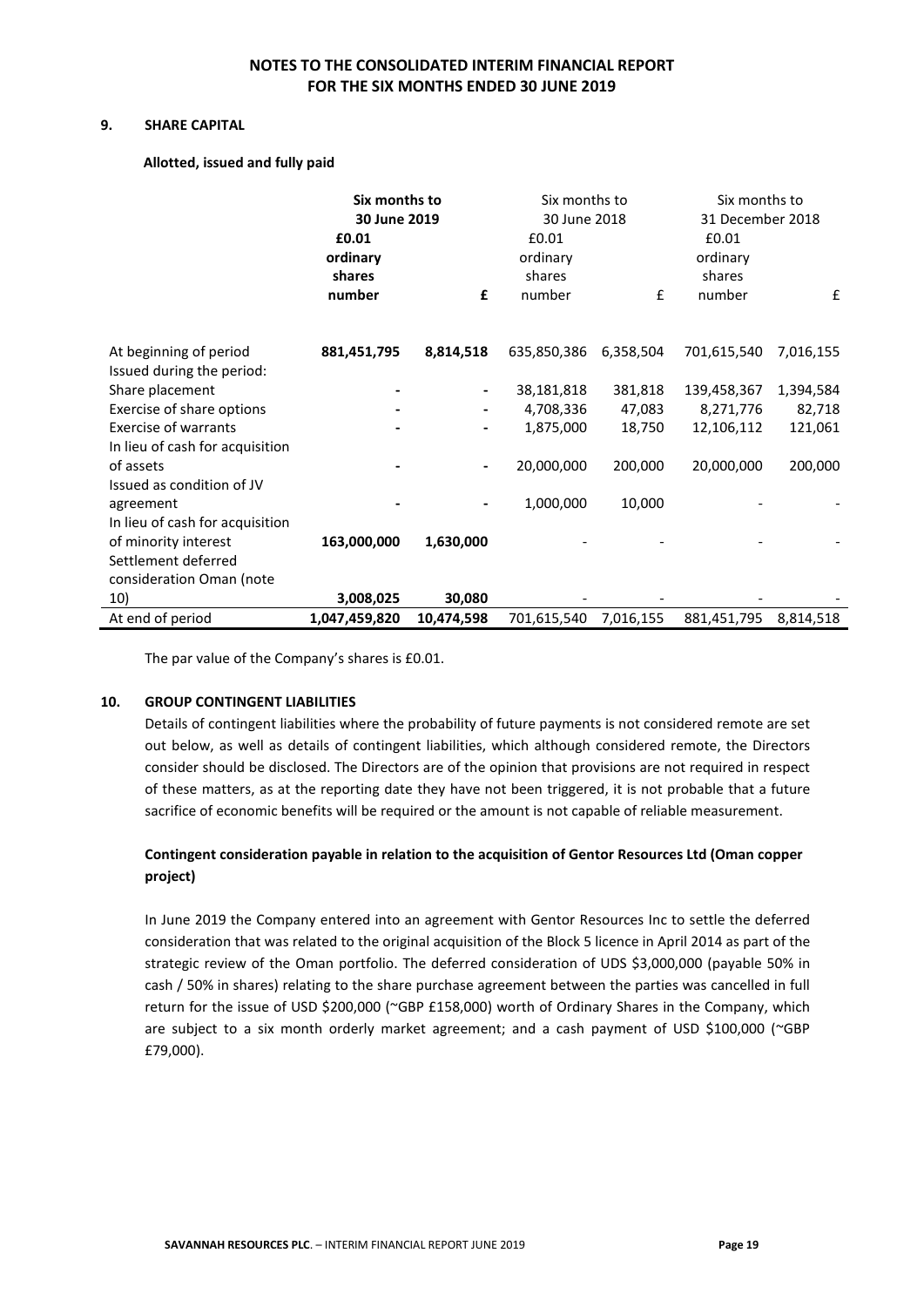# **Consideration payable in relation to the acquisition of Mining Lease Application for lithium, feldspar and quartz (Portugal lithium project)**

In June 2019 the Company exercised its option to acquire a Mining Lease Application for lithium, feldspar and quartz from private Portuguese company, Aldeia & Irmão, S.A.. The total purchase price for the acquisition is EUR €3,250,000 (~ GBP £2,910,000), which will only become due once the Mining Lease Application has been granted and the Mining Rights transferred to an entity within the Group, at which point the agreed payment schedule will consist of an initial EUR €55,000 (~ GBP £49,000) payment with the balance due in 71 equal monthly instalments.

### **11. SHARE OPTIONS AND WARRANTS**

Share options and warrants to subscribe for Ordinary Shares in the Company are granted to certain employees, Directors and investors. Some of the options issued vest immediately and others over a vesting period and may include performance conditions. Options are forfeited if the employee leaves the Group before the options vest.

The Directors' interests in the share options and warrants of the Company are as follows:

#### **At 30 June 2019**

|                                    | <b>Quantity at</b><br>1 Jan 2019 | Quantity<br>granted<br>during the<br>period | <b>Exercised</b><br>period | Options /<br>/Lapsed Warrants at<br>during the 30 Jun 2019 | <b>Exercise</b><br>price | Date of  | <b>First date</b><br>the grant of exercise of exercise | <b>Final date</b> |
|------------------------------------|----------------------------------|---------------------------------------------|----------------------------|------------------------------------------------------------|--------------------------|----------|--------------------------------------------------------|-------------------|
| <b>Share Options</b>               |                                  |                                             |                            |                                                            |                          |          |                                                        |                   |
| Dale Ferguson                      | 2,000,000                        | ٠                                           |                            | 2,000,000                                                  | 7.59 <sub>p</sub>        | 01/03/17 | 01/03/17                                               | 28/02/21          |
| Dale Ferguson                      | $\blacksquare$                   | 3,000,000                                   | $\blacksquare$             | 3,000,000                                                  | 10.0 <sub>p</sub>        | 11/03/19 | 11/03/22                                               | 10/03/24          |
| <b>Matthew King</b>                | 1,500,000                        | $\overline{\phantom{a}}$                    | ۰.                         | 1,500,000                                                  | 2.76 <sub>p</sub>        | 16/03/16 | 16/03/16                                               | 15/03/20          |
| David Archer                       | 7,000,000                        | $\overline{\phantom{a}}$                    | $\overline{\phantom{0}}$   | 7.000.000                                                  | 7.59 <sub>p</sub>        | 01/03/17 | 01/03/17                                               | 28/02/21          |
| <b>Investor</b><br><b>Warrants</b> |                                  |                                             |                            |                                                            |                          |          |                                                        |                   |
| David Archer                       | 2,857,143                        | ٠                                           | $\blacksquare$             | 2,857,143                                                  | 6.0 <sub>p</sub>         | 14/07/17 | 14/07/17                                               | 14/07/20          |

#### At 31 December 2018

|                      | Quantity at | Quantity                 | Exercised /              | Options /              | Exercise          | Date of  | First date                        | Final date |
|----------------------|-------------|--------------------------|--------------------------|------------------------|-------------------|----------|-----------------------------------|------------|
|                      | 30 June     | granted                  |                          | Lapsed Warrants at     | price             |          | the grant of exercise of exercise |            |
|                      | 2018        | during the<br>period     | period                   | during the 31 Dec 2018 |                   |          |                                   |            |
| <b>Share Options</b> |             |                          |                          |                        |                   |          |                                   |            |
| Dale Ferguson        | 5,321,776   | $\sim$                   | (5,321,776)              |                        | 3.0 <sub>p</sub>  | 21/07/13 | 20/07/14                          | 20/07/18   |
| Dale Ferguson        | 2,000,000   | $\overline{\phantom{a}}$ | $\overline{\phantom{a}}$ | 2,000,000              | 7.59 <sub>p</sub> | 01/03/17 | 01/03/17                          | 28/02/21   |
| Matthew King         | 1,500,000   |                          | $\overline{\phantom{a}}$ | 1,500,000              | 2.76p             | 16/03/16 | 16/03/16                          | 15/03/20   |
| David Archer         | 7,000,000   |                          | $\overline{\phantom{a}}$ | 7,000,000              | 7.59p             | 01/03/17 | 01/03/17                          | 28/02/21   |
| Warrants             |             |                          |                          |                        |                   |          |                                   |            |
| David Archer         | 11,111,112  |                          | $- (11, 111, 112)$       | -                      | 3.0 <sub>p</sub>  | 24/09/13 | 24/09/13                          | 19/07/18   |
| David Archer         | 2,857,143   |                          | $\overline{\phantom{a}}$ | 2,857,143              | 6.0 <sub>p</sub>  | 14/07/17 | 14/07/17                          | 14/07/20   |